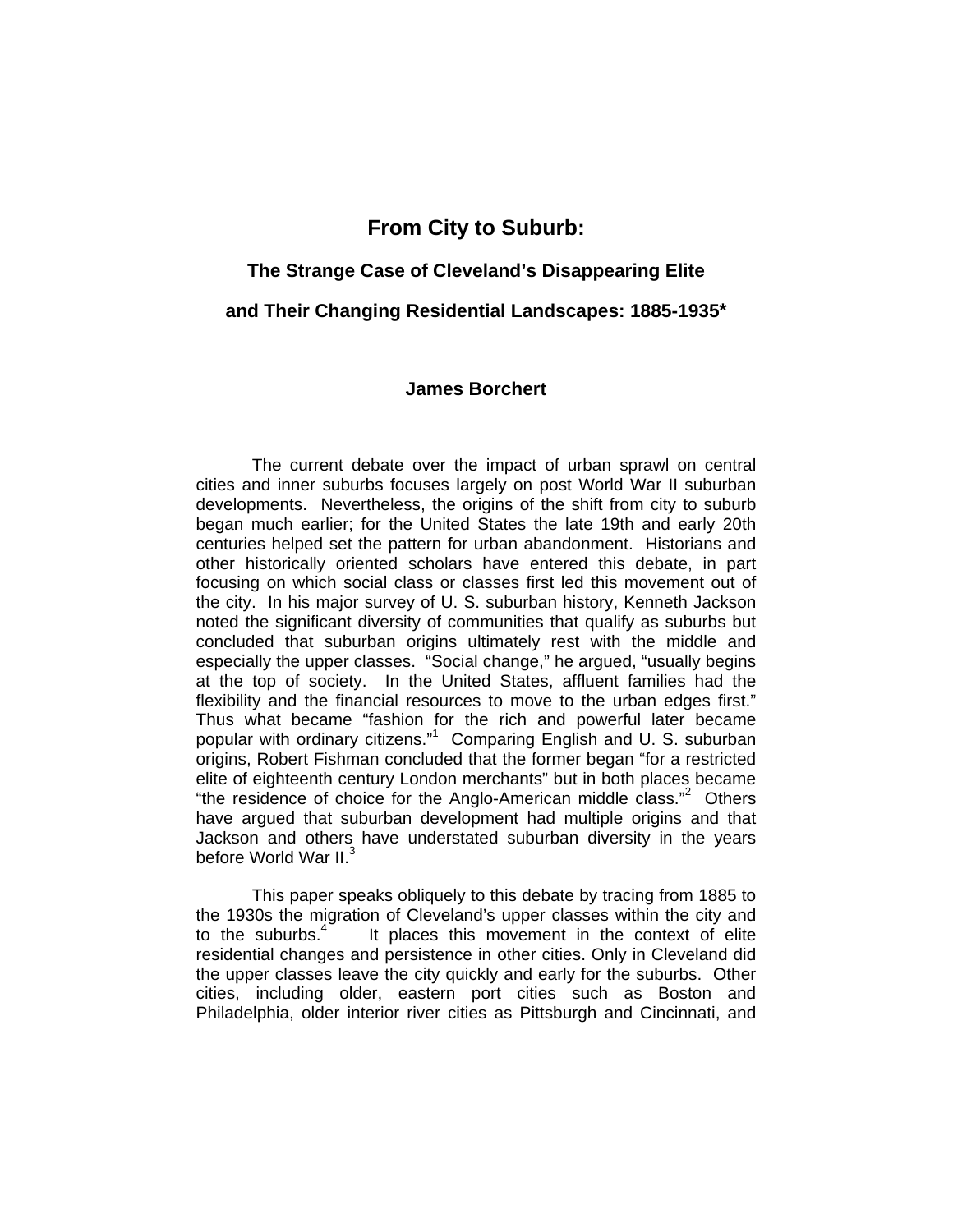the Great Lakes industrial cities of Detroit, Chicago, and Milwaukee, retained the majority of their elites as late as the mid-1930s.<sup>5</sup> By the 1930s Cleveland's elite disproportionately lived in the suburbs compared to the percentage of its metropolitan population that was suburban and in comparison with elites of the other cities studied. Eventually many cities followed Cleveland's pattern, but they did so over a longer period of time; some continued to house significant numbers of their upper classes even today.<sup>6</sup> Finally, Cleveland's upper classes, in contrast to other cities, displayed a greater aversion to multi-family living and preferred singlefamily, suburban homes; conversely, elites of other cities were more likely to select multi-family living arrangements including hotels, apartments and urban social clubs than their Cleveland counterparts.

The paper begins with a discussion of the limited literature on the spatial movement of social elites within their metropolitan regions. It describes and evaluates the key sources used here, *Social Register*s and "blue books". It then presents successively, (1) the changing residential locations of Cleveland's elite; (2) the movements of upper classes in other cities; (3) a comparative analysis of elite representation in suburban settlement; and (4) the comparative analysis of elite's selection of multifamily housing. Finally, the paper advances some suggestions on the implications of these findings, from the impact of an apparent urban abandonment by Cleveland's elites, their apparently atypical residential preference to the issue of elites as suburban vanguard.

# **Review of the Literature**

Geographers, sociologists and historians have considered spatial movements of elites within and out of cities. Most studies, however, focus on a single city; often they lack comparative frameworks, and common criteria to permit comparisons with other cities.<sup>7</sup> Two comparative studies include Cleveland. Geographer Stephen Higley mapped the primary residences of the *Social Register 1988* entrants.<sup>8</sup> He found that Cleveland housed only "fourteen *Social Register* households (3 %), with the remaining 97 % in the suburbs." He attributed this to "the overall urban decline" Cleveland "experienced since 1950," but provided no evidence to demonstrate when the city's elite left. $9$ 

Historian John Ingham's *The Iron Barons* provides the only comparative historical study that includes Cleveland and follows residential changes over time. Drawing on a sample of elite iron and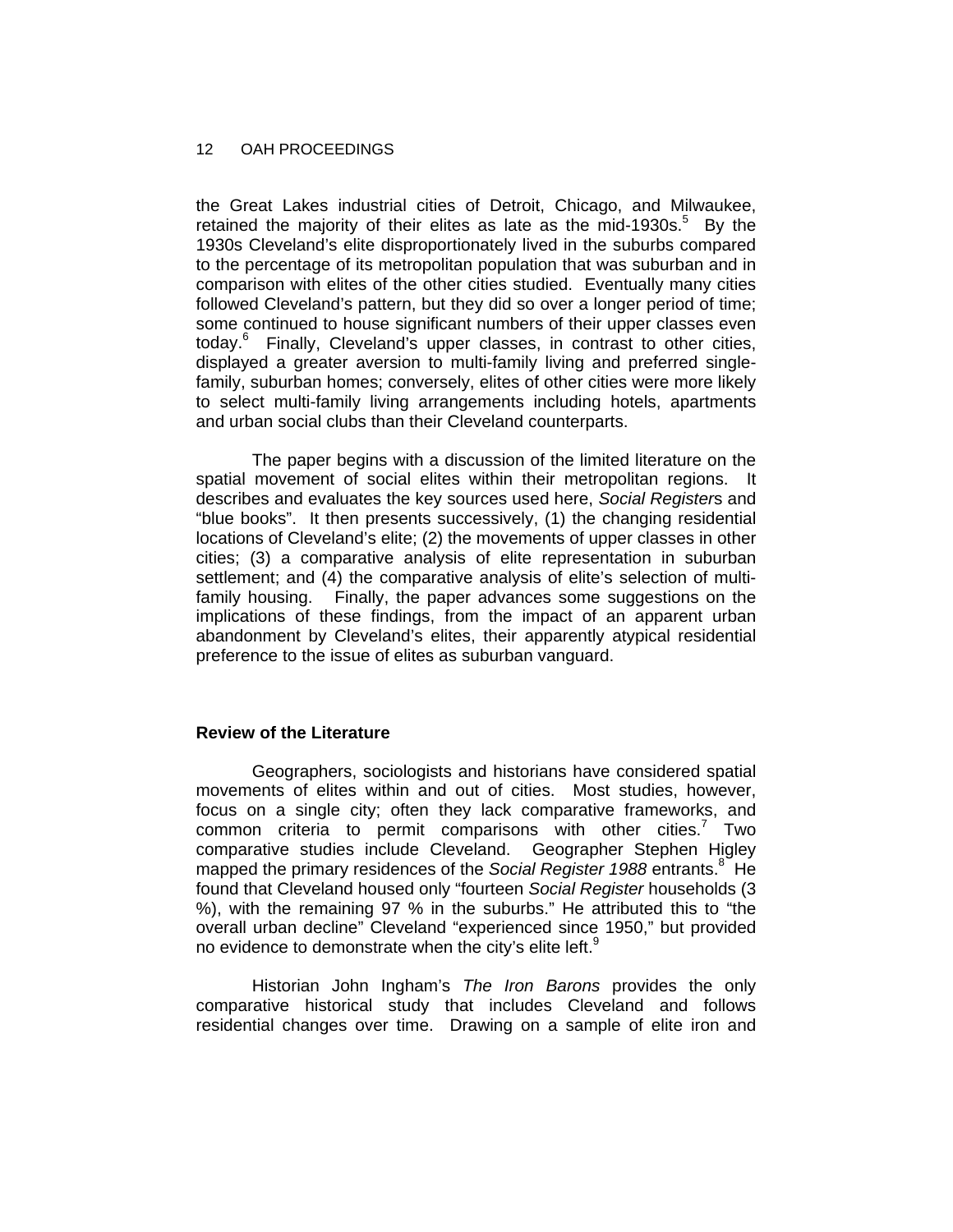steel families in Philadelphia, Pittsburgh, Wheeling, Youngstown and Cleveland, Ingham traces his sample from 1874 to 1965. While Pittsburgh retained most of its elite iron and steel families (72 %), by the 1930s the other cities had lost the majority of this population to the suburbs. Of these, Cleveland fared better; in 1931, 39 % of the sample families resided in the city while only 19 % of Philadelphia's, 22 % of Wheeling's and 13 % of Youngstown's elite remained during the 1930s. Ingham's fine study has at least two limitations. First, his samples of iron and steel families are unrepresentative of each city's total elite population, and over time, as increasing numbers of these samples disappear from local records, they become more so. Secondly, he seems to over- or under-count respectively for Cleveland's and Philadelphia's populations making this data for residence patterns problematic.<sup>10</sup>

# **Sources:** *Social Register* **and "Blue Books"**

The *Social Register* and the various "blue books" emerged at a time when the elite social world was in turmoil. During the last half of the 19th and the first years of the 20th century an even wealthier *nouveau riches* emerged from new industrial and financial empires swelling the ranks of the wealthy. Elites found it difficult to sort out who "belonged" in Society and who did not. These publications helped identify those who did. $11$ 

From the mid 1880s to the present the Social Register Association of New York City published yearly directories for New York, adding other major eastern and mid-western cities by the early years of the 20th Century.<sup>12</sup> The association's agents in each city "check[ed] the credentials of local applicants," kept "track of births, marriages, divorces, scandals, and deaths, and read proofs of their respective editions."<sup>13</sup> Dixon Wecter, an early historian of elite society, noted that these agents were "chiefly decayed gentlewomen or ex-society reporters" who earned a salary of \$25 per month.<sup>14</sup>

Elites were often quite mobile during a given year dividing their time between multiple locations. For example, Cleveland's socially prominent family, the Samuel and Flora Stone Mathers, resided half the year in their "grand Tudor townhouse" on Euclid Avenue and the other half at their suburban Bratenahl estate, "Shoreby".<sup>15</sup> To respond to this, the *Social Register* provided several yearly publications including: the November issue with entries providing primary addresses and second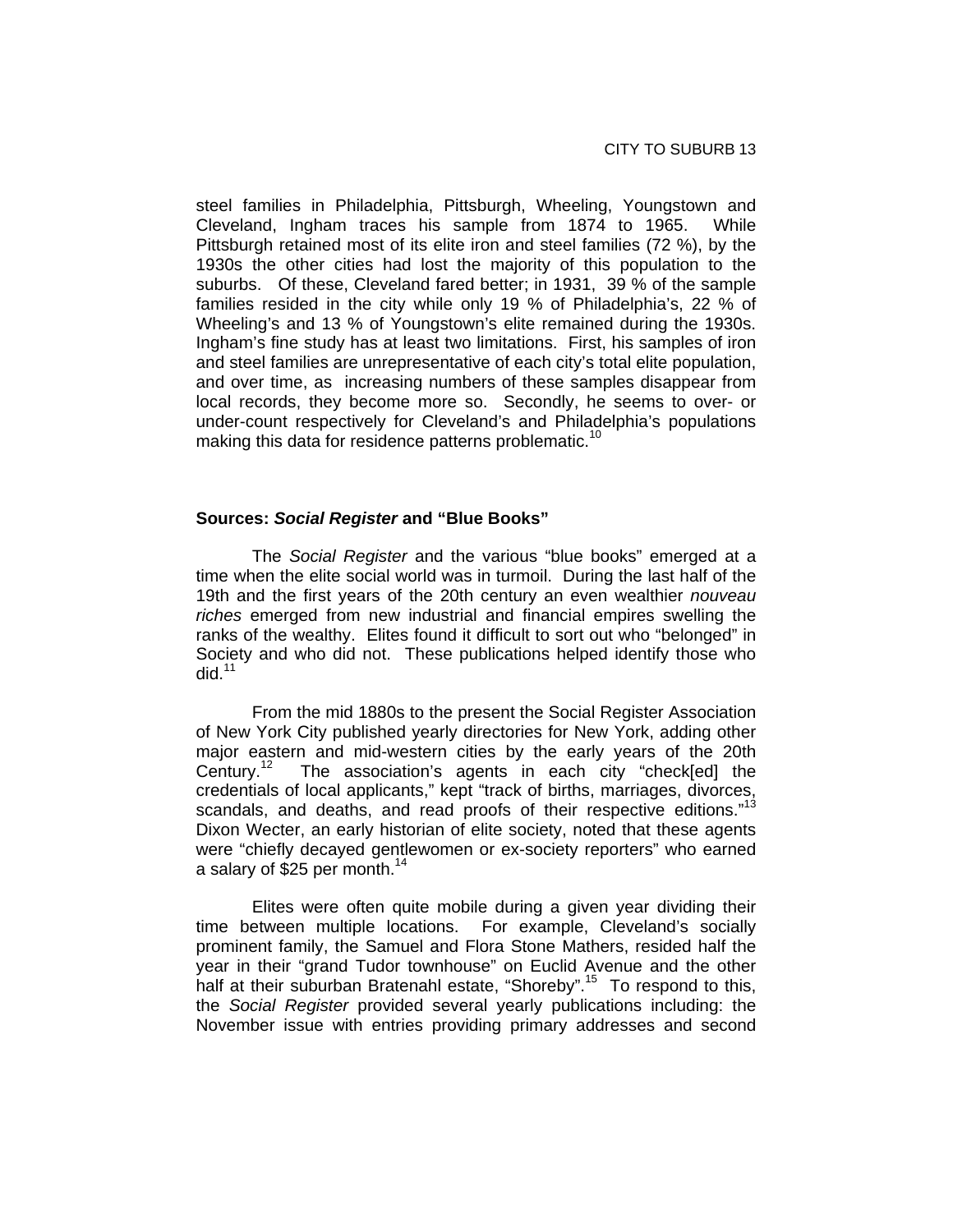homes; the June *Summer Social Register*, "with country and foreign addresses of all combined," while *The Locater* listed "the names in all the Social Registers."<sup>16</sup> For this analysis the November issue is used and the family's self-selected primary residence is the one that is mapped.<sup>17</sup>

Mobility is a concern in other ways as well. Each *Social Register* reported significant numbers of households for each city in a given year whose primary, and often only address, is in another city within the U. S. or abroad. For example, the *Social Register Philadelphia 1929* includes 3,933 households with addresses in the metropolitan area; it also lists another 850 households with addresses outside of the metropolitan area, either elsewhere in Pennsylvania, other states or out of the country. When these households are added to the total, non-residents account for 18 %.18 Non-residents made up 19 % of Cleveland's 1930 *Social Register*. 19 "Non-resident" elites are not considered here, but represent a significant issue about their commitment to their city of origin.<sup>20</sup>

Although most blue books were produced locally, some were national publications; the Dau Publishing Company, variously of Detroit, Buffalo and New York, published a *Society Address Book: Elite Family Directory, Club Membership* for Detroit from 1881 to 1917.<sup>21</sup> The locally produced *Cleveland Blue Book: A Society Directory and List of Leading Families...* predated the *Social Register* both nationally and locally beginning publication in 1885 and continued almost yearly to the present. Less exclusive than the *Social Register*, the 1931 *Blue Book* listed 2,940 "prominent families" while the 1930 *Social Register* found only 1,134, a ratio of just under 3 to 1.22 Although the *Social Register* quickly dropped advertisements after their initial editions, blue book publishers relied on them and sales of advanced subscriptions to finance the books. *Social Register* acceptance involved a formal application process with a committee purportedly determining the acceptability of each applicant; the blue books' selection procedures remain more obscure. Some compilers probably included families because they paid an advanced subscription price.<sup>23</sup> Cleveland's first blue book provides some insight into the selection process; solicitors requested the names of others who should be included:

> If, at any time, patrons feel disappointed in not finding the addresses of their friends, they may be assured that those friends persistently declined to honor the book with their names, or because, after continued endeavor, we failed to obtain personal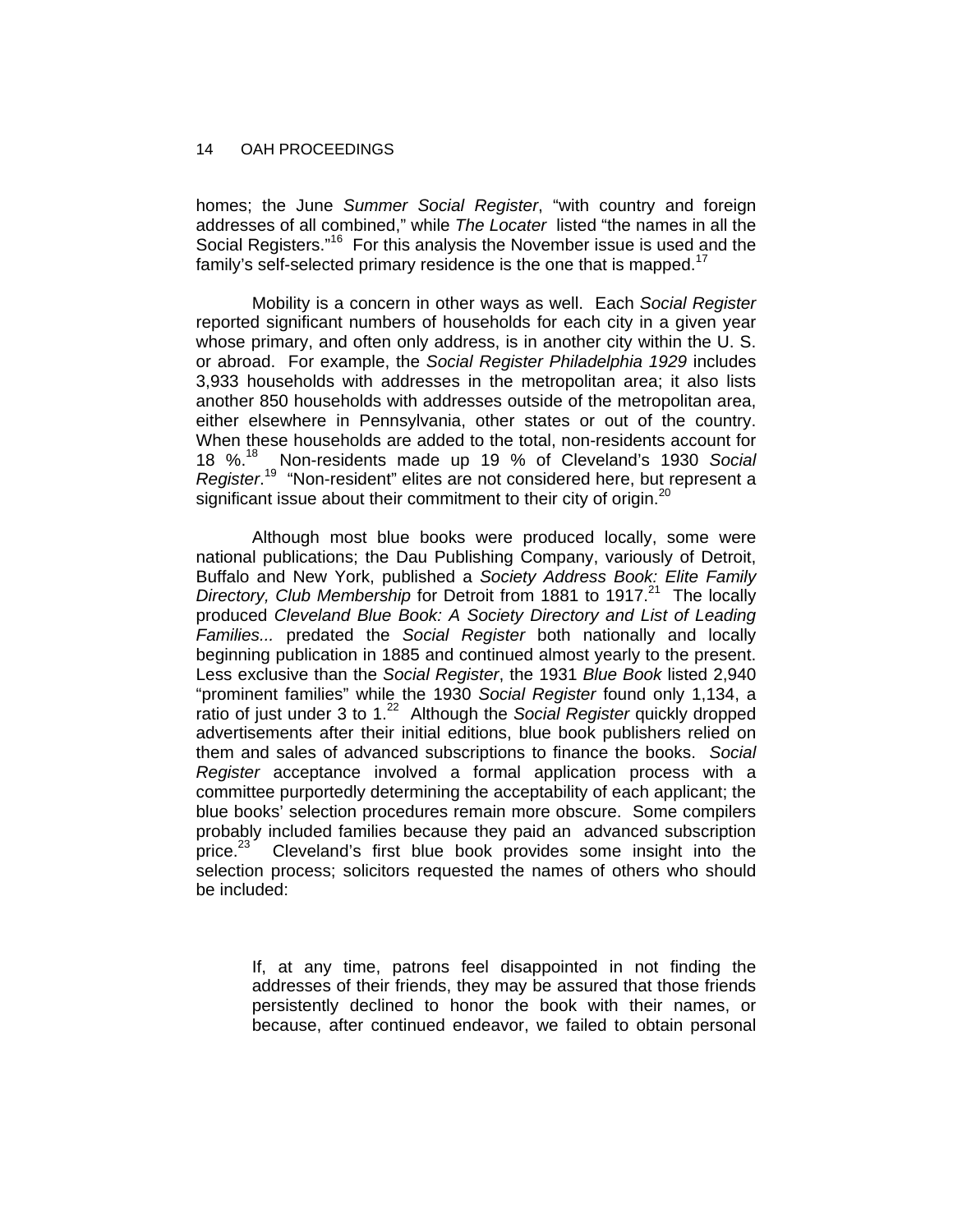interviews, or to secure responses by mail or telephone.... Whenever a revised edition is called for by the ladies, the Publisher will immediately respond, knowing that future success will be comparatively easy, the importance of the work then being fully known and appreciated; individual names will be readily given and the ladies will not hesitate to mention names which they will expect to find in this book, as a few have kindly done in this  $is <sub>24</sub>$ 

*Social Register*s' and blue books' policies of exclusion and inclusion present major problems for researchers. They tended to include some of those whose resources and social worlds no longer qualified while leaving out those who increasingly did. The *Social Register*, especially, was notorious for its exclusion of those who were not white, Anglo-Saxon and Protestant.<sup>25</sup> Blue books may have been more arbitrary in their selections; Cleveland's included some non-WASP elites unlikely to be found in the *Social Register*. 26 Some scholars consider blue books to be too inclusive; Higley complained that Detroit's *Social Secretary* "may include all of Detroit's upper class (as defined locally),...for the most part, it is a listing of Detroit's upper middle class." $27$ In other ways, this difference may help sort out "real" elites from the upper-middle class permitting partial analysis of their separate movements within and out of the city. To the extent that blue books report more fully the movement of the upper-middle class, then some of the data for Cleveland suggests that this group may have been more prone to suburban migration and multi-family living than the upper class. Despite these differences, both sources tend to produce similar results on the percentages of elites who reside in the city and suburbs for the years studied.

Despite these and other problems, scholars have long used the *Social Register* and blue books as effective devices to identify elites. Sociologist E. Digby Baltzell found that the *Social Register* provided "an index of a new upper class in selected large metropolitan areas in America."<sup>28</sup> Reviewing sociologists', historians', and geographers' use of *Social Register*s, Higley concluded that "the credibility of the *Social Register* as a listing of the American upper class is unassailable....it has been used repeatedly as the authoritative designator of the American upper class."<sup>29</sup> Others have attested to the strength of blue books. $30$ Despite their limitations, these directories provide a viable source for the upper classes and their residential patterns. $31$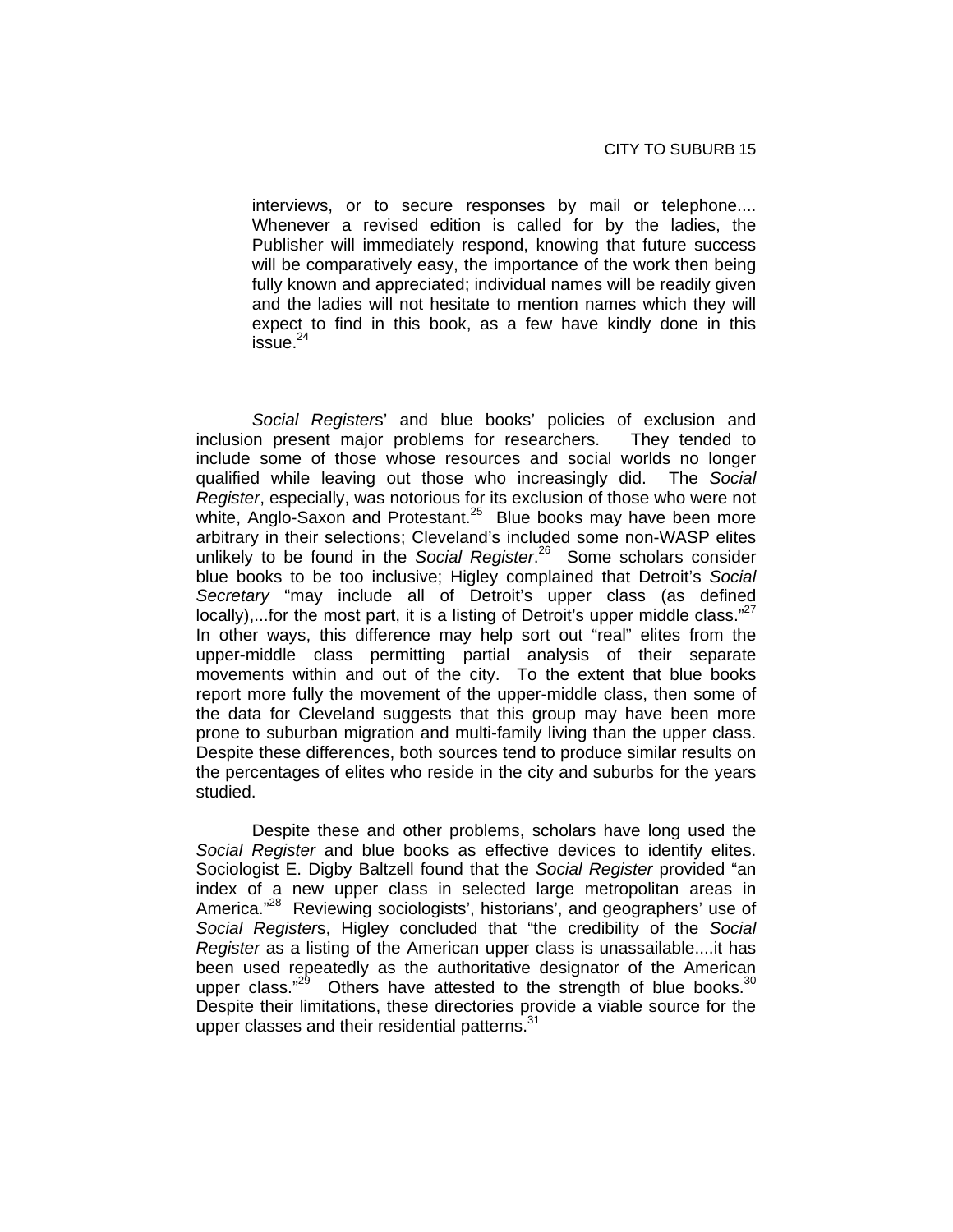# **Changing Residential Locations of Cleveland's Social Elite**

From 1850 to the 1880s, Cleveland's upper classes maintained residential patterns like that of other cities with the majority residing on or near a centrally located "grand avenue".32 Based on the *Cleveland Social Directory* of 1885/86, 99 % of 1,805 families listed lived in the city. The largest concentration lived on Euclid Avenue (22 %) and adjacent Prospect Avenue (17 %) stretching from Public Square east and on adjoining and adjacent streets (22+ %). This neighborhood of large homes accounted for at least 61 % of Cleveland's social elite. Two smaller clusters occurred on the near west side along Franklin Avenue (5 %) in Ohio City and Jennings Avenue (2 %) in Tremont. The 21 suburbanites (1 %) lived in Collamer, Glenville, Rockport and Willoughby. $33$  (Table 1 and Map).

Although Euclid Avenue "reached its peak of elegance and vitality in the 1880s and 1890s", the 1900 *Blue Book* revealed a pattern of movement from both Euclid and the city.<sup>34</sup> While Cleveland still claimed 90 % of the 1,880 *Blue Book* families, Euclid Avenue's percentage declined from 22 to 17 %. On the far east end of Euclid, within the city's boundaries, a new elite residential area began to emerge (Wade Park/University Circle - 1 %), while new suburban areas increased their proportion of social elites from 1 to 10 %. East Cleveland, adjacent to Wade Park, housed 5 %, the largest suburban concentration.<sup>35</sup> Because the western portions of Euclid were already extensively developed and increasingly encroached upon by business expansion, virtually all new home construction took place on the eastern most part of the city. <sup>36</sup>

TABLE 1 Cleveland Social Elite Residential Locations - 1885-1931: Blue Books

|               | 1885/861 |                |      | 1900 <sup>2</sup> |      |    | 19314 |    |
|---------------|----------|----------------|------|-------------------|------|----|-------|----|
| Location      | #        | %              | #    | %                 | #    | %  | #     | %  |
| Cleveland     | 1784     | 99             | 1695 | 90                | 1631 | 66 | 539   | 18 |
| Euclid Ave.   | 391      | 22             | 317  | 17                | 272  | 11 | 53    | 2  |
| Prospect      | 309      | 17             | 192  | 10                | 111  | 4  | 8     |    |
| Wade Park     |          |                | 12   | 1                 | 125  | 5  | 281   | 10 |
| Franklin Ave. | 89       | 5              | 60   | 3                 | 17   | 1  | 3     |    |
| Jennings Ave. | 34       | $\overline{2}$ | 42   | 2                 | 20   | 1  | 0     |    |
| Other City    | 961      | 53             | 1072 | 57                | 1086 | 44 | 194   | 6  |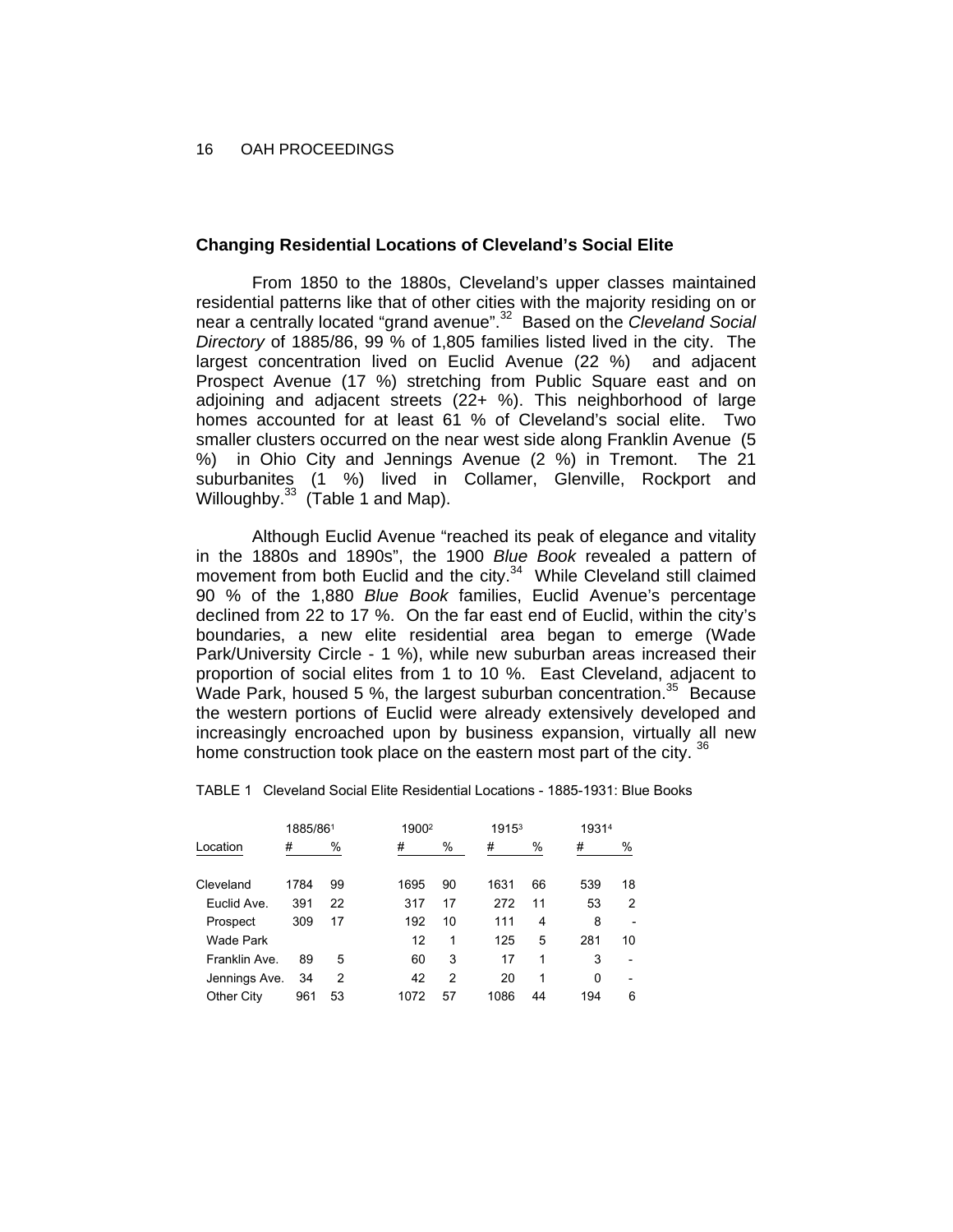| Suburbs              | 21        | 1 |      | 185  | 10        | 845  | 34                       | 2401 | 82             |
|----------------------|-----------|---|------|------|-----------|------|--------------------------|------|----------------|
| E. Cleveland         |           |   |      | 98   | 5         | 280  | 11                       | 146  | 5              |
| Cleveland Hts.       |           |   |      | 28   | 1.5       | 224  | 9                        | 1028 | 35             |
| Shaker Hts.          |           |   |      |      |           | 86   | 3.5                      | 685  | 23             |
| Bratenahl            |           |   |      | 27   | $1.5^{5}$ | 61   | 2.5                      | 74   | 3              |
| South Euclid         |           |   |      |      |           | 3    | $\overline{\phantom{0}}$ | 37   | 1              |
| Lakewood             |           |   |      | 11   | 1         | 162  | 6.5                      | 165  | 6              |
| <b>Other Suburbs</b> |           |   |      | 21   | 1         | 29   | 1                        | 266  | $\overline{9}$ |
| TOTAL                | 1805 100% |   | 1880 | 100% |           | 2476 | 100%                     | 2940 | 99%            |
|                      |           |   |      |      |           |      |                          |      |                |

1. Mrs. M. B. Haven, comp., The Cleveland Social Directory or Ladies Visiting Lists...1885/1886 (Cleveland: Mrs. M. B. Haven, 1885).

2. Helen de Kay Townsend, comp., The Cleveland Blue Book: A Social Directory and List of Leading Families...1900 (Cleveland: Helen de Kay Townsend, 1899).

3. Helen de Kay Townsend, comp., The Cleveland Blue Book: A Social Directory of Cleveland, Ohio...1915 (Cleveland, Helen de Kay Townsend, Publisher, 1914).

4. Helen de Kay Townsend, comp., *The Cleveland Blue Book: A Social Directory of Cleveland,* Ohio and Suburbs...1931 (Cleveland, Helen de Kay Townsend, Publisher, 1931).

5. Bratenahl did not incorporate until 1903 and remained independent of Cleveland; figures here are for Glenville and Bratenahl. Cleveland annexed Glenville in 1905.

What appeared as a trickle in 1900 became, by 1915, a substantial movement of elites from the city. $37$  (Table 1). Suburbs now claimed one-third of the 2,476 *Blue Book* families. Euclid Avenue housed only 11 % of elite families, down by half since 1885. Prospect's decline was even more precipitous, from 17 to 4 % in 30 years. Both near west side enclaves, Franklin and Jennings avenues, experienced sharp decline. Suggestive of the move to the city's periphery, Wade Park (University Circle), now claimed 5 %. Close by, suburban East Cleveland housed more elites than Euclid Avenue (11 %) with neighboring Cleveland Heights holding another 9 %. On the west side, another 6 % lived in Lakewood. (Table 1).<sup>38</sup>

If the shift of elites from city to suburb from 1885 to 1915 seemed large, the next fifteen years produced a massive exodus. The 1929 *Blue Book* anticipated this shift by its new subtitle, *A Social Directory of Cleveland, Ohio and Suburbs*. 39 By 1931, the *Blue Book* reported only 18 % of its 2,940 families remaining in the city with 82 % living in suburbs. Euclid Avenue, once the center of Cleveland's elite life, now claimed only 1 % while suburban Cleveland Heights (35 %) and adjacent Shaker Heights (23 %) each housed more than the city. Together they became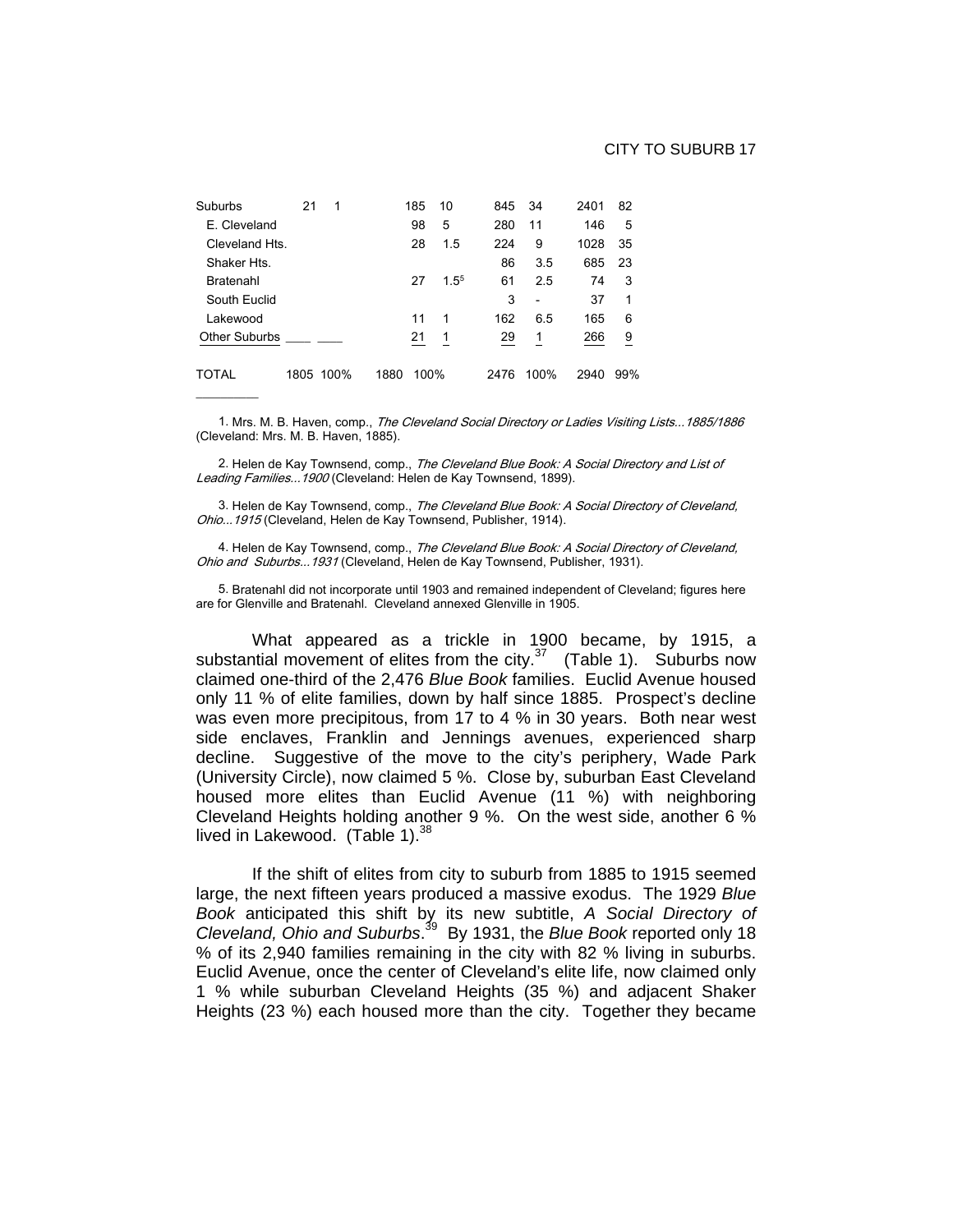the dominant elite residential cluster with 58 % of elite families. Not all suburbs experienced this dramatic increase in elite residents; East Cleveland's declined by nearly half from 1915, while Lakewood gained only three additional families.<sup>40</sup>

The more selective *Social Register Cleveland 1930* reported a somewhat less precipitous decline with the city housing 29 % to the suburbs' 71 %.41 Only three years later, however, the *Social Register* gave Cleveland only 20 % of elite households while 80 % lived in suburbs. As with the *Blue Book*, Euclid Avenue's *Social Register* families claimed only 1 % of elite families, while Cleveland Heights and Shaker Heights reported similar percentages, combining at 58 %.42 Although John Ingham's sample of Cleveland's iron and steel elites found 39 % remaining in the city by 1931, it clearly understates the extent of city abandonment that emerges from the mapping of all *Blue Book* and *Social Register* families.43 (Table 2)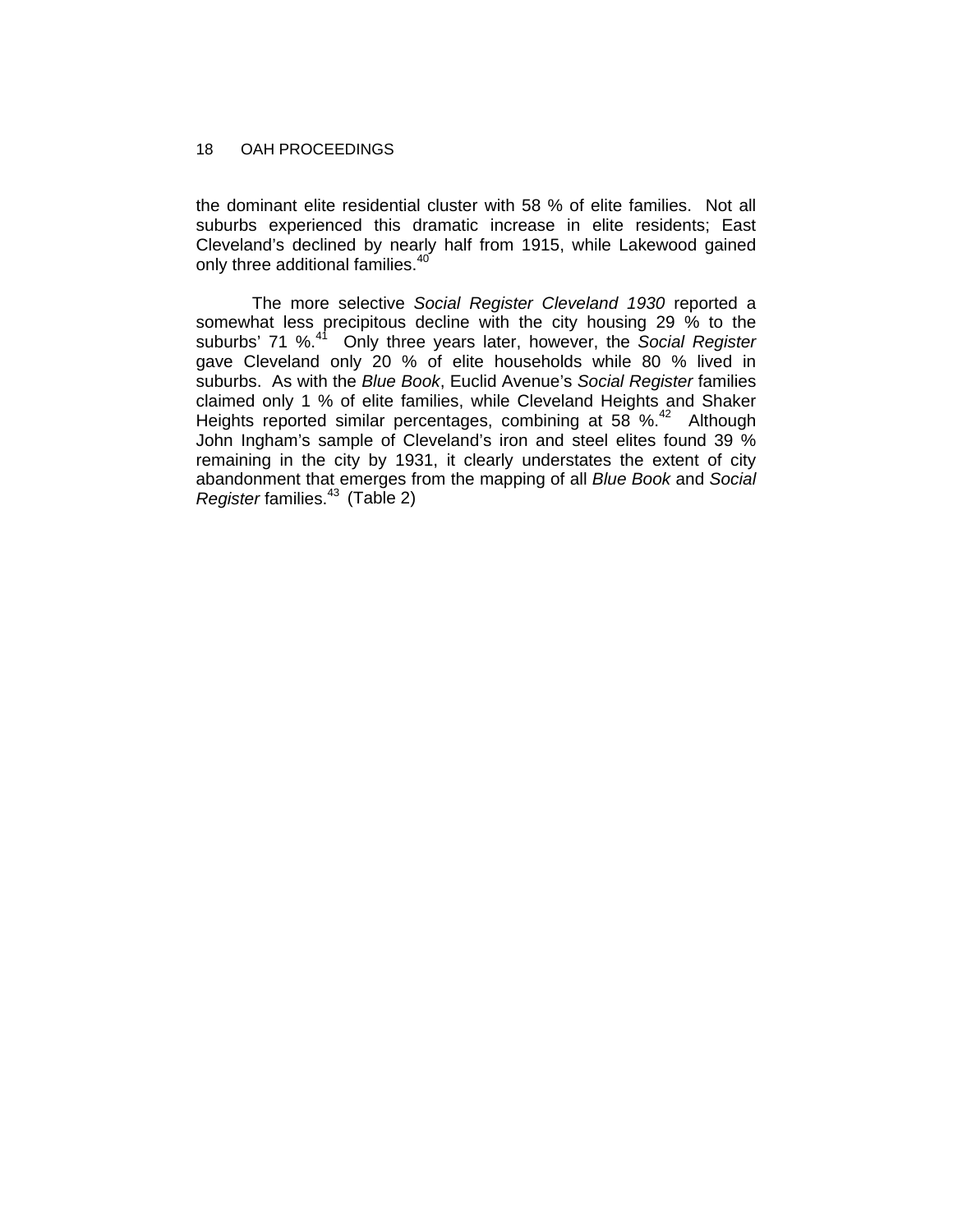|                      | 19131 |      | 1930 <sup>2</sup> |      | 1934 <sup>3</sup> |      |  |
|----------------------|-------|------|-------------------|------|-------------------|------|--|
| Location             | #     | %    | #                 | %    | #                 | %    |  |
|                      |       |      |                   |      |                   |      |  |
| Cleveland            | 717   | 77   | 269               | 29   | 186               | 20   |  |
| Euclid Ave, Area     | 527   | 56   | 89                | 10   | 13                | 1    |  |
| Wade Park            | 107   | 11   | 147               | 16   | 98                | 11   |  |
| Other City           | 83    | 9    | 33                | 3    | 75                | 8    |  |
|                      |       |      |                   |      |                   |      |  |
| Suburbs              | 220   | 23   | 649               | 71   | 747               | 80   |  |
| E. Cleveland         | 51    | 5    | 18                | 2    | 12                | 1    |  |
| Cleveland Hts.       | 92    | 10   | 320               | 35   | 323               | 35   |  |
| Shaker Hts.          | 18    | 2    | 185               | 20   | 217               | 23   |  |
| Bratenahl            | 20    | 2    | 45                | 5    | 45                | 5    |  |
| Lakewood             | 16    | 2    | 14                | 2    | 10                | 1    |  |
| <b>Other Suburbs</b> | 23    | 2    | 67                | 7    | 140               | 15   |  |
|                      |       |      |                   |      |                   |      |  |
| TOTAL                | 937   | 100% | 918               | 100% | 933               | 100% |  |

 $\overline{\phantom{a}}$ 

#### TABLE 2 Cleveland Social Elite Residential Locations - 1913-1934: Social Register

1. Social Register Association, Social Register Cleveland 1913 (New York: Social Register Association, 1912).

2. Social Register Association, Social Register Cleveland 1930 (New York: Social Register Association, 1929).

3. Social Register Association, Social Register Cleveland 1934 (New York: Social Register Association, 1933).

Despite Higley's hypothesis that Cleveland's upper class left after 1950, the vast majority abandoned the city well before its widely publicized post-World War II decline.<sup>44</sup> Although the city's population declined by 2.5 % during the 1930s, it rebounded by 1950 to a peak population of over 914,808. Nevertheless, the pattern begun before 1900 and shaped during the first thirty years of the new century persisted in later years, as well. By 1988, the *Social Register* reported Cleveland with only 3 % of the metropolitan region's upper class; Shaker Heights, with the largest single concentration, had 27 % and Cleveland Heights was second with 14. Although Cuyahoga County still held 85 % of elites, neighboring counties of Lake and Geauga now housed 15 %.<sup>45</sup> Although the 1992 *Blue Book* reported a somewhat larger elite population for Cleveland, 6 %, the results are not significantly different. Many of Cleveland's elite resided in the University Circle or Shaker Square areas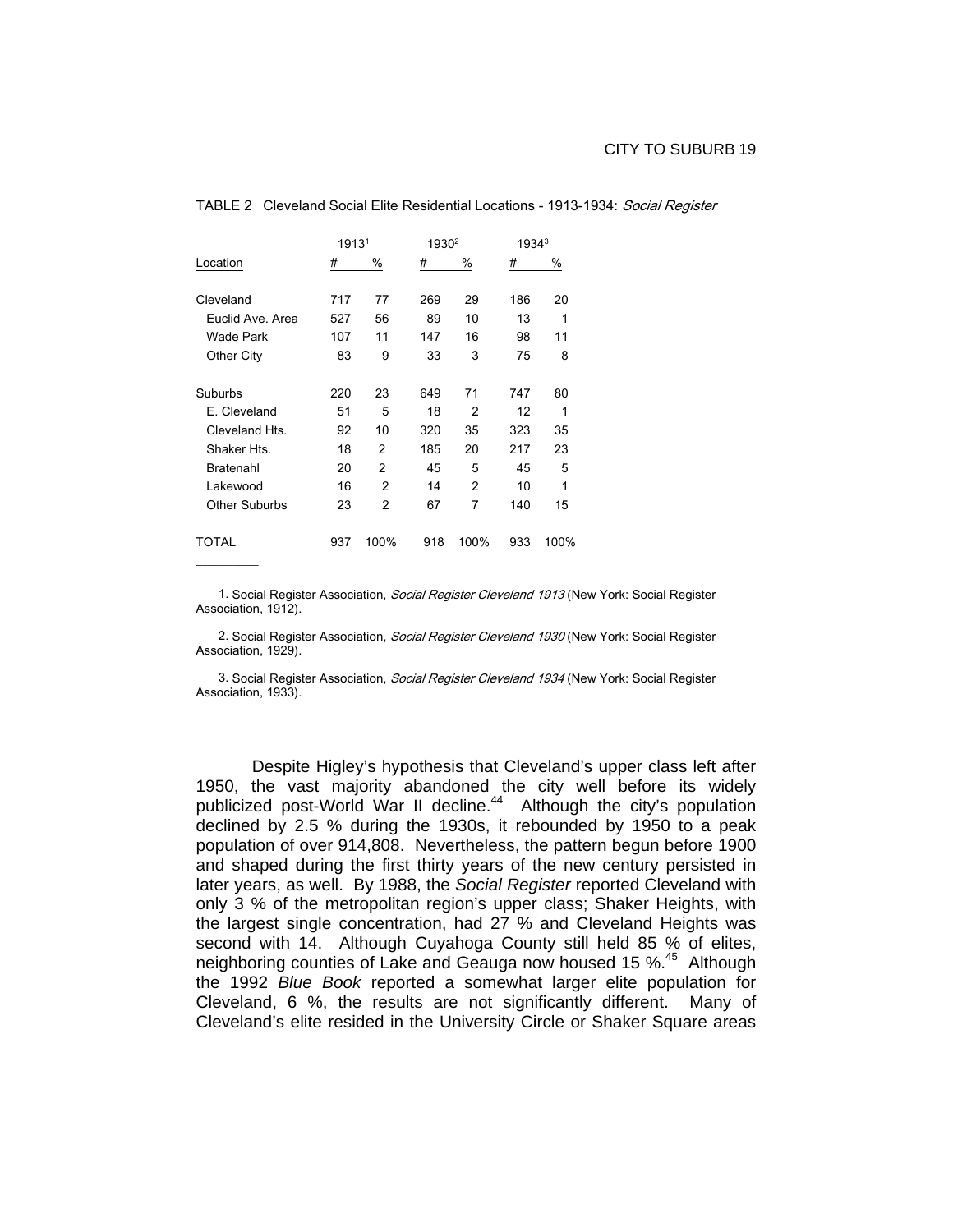of Cleveland, while suburban Shaker and Cleveland Heights accounted for 23 and 13 % respectively. $46$ 

# **Comparative Context: Cleveland v. Eastern River and Great Lakes Industrial Cities**

Although the literature is limited, Cleveland's loss of elites appears to be an extreme version of a general pattern for many cities as elites eventually chose suburban residences over city ones. What is striking here is that some cities held on to significant numbers of elites during the period under consideration. This holds true for both old eastern port cities Boston and Philadelphia as well as newer river cities Pittsburgh and Cincinnati. Walter Firey's study of Boston's elite demonstrates that while the older port city experienced loss to the suburbs much earlier than Cleveland, the movement from city to suburb took place much more slowly. As early as 1894, based on *Social Register* data, 21 % of elites lived outside of the city; by 1929, this percentage grew to half. Not until 1943, however, did Boston's share of elite families decline to one-third. $47$ Similarly, Philadelphia, which was aided by the massive annexation of the remaining county land to the city in 1854, retained 53 % of its upper classes as late as  $1929.<sup>48</sup>$ 

On the other hand, older river cities such as Pittsburgh and Cincinnati proved even more effective in holding elites within the city. The 1915 *Pittsburgh Blue Book* listed 76 % of elite households residing in the city; by 1930, the *Social Register* reported that 70 % of the area's Similarly, the 1934 Social Register *Cincinnati* reported 82 % of entrants in the city.<sup>50</sup> (Tables 2, 3, and 4).

In comparison with other Great Lakes industrial cities, most of which emerged at the same time and under similar conditions, Cleveland appears less extreme, but still quite remarkable for the extent and speed with which elites left the city. *The Chicago Blue Book...1915* reported that 68 % of elites lived in the city; 14 years later, the 1929 *Social Register* listed 62 % with city addresses.<sup>51</sup>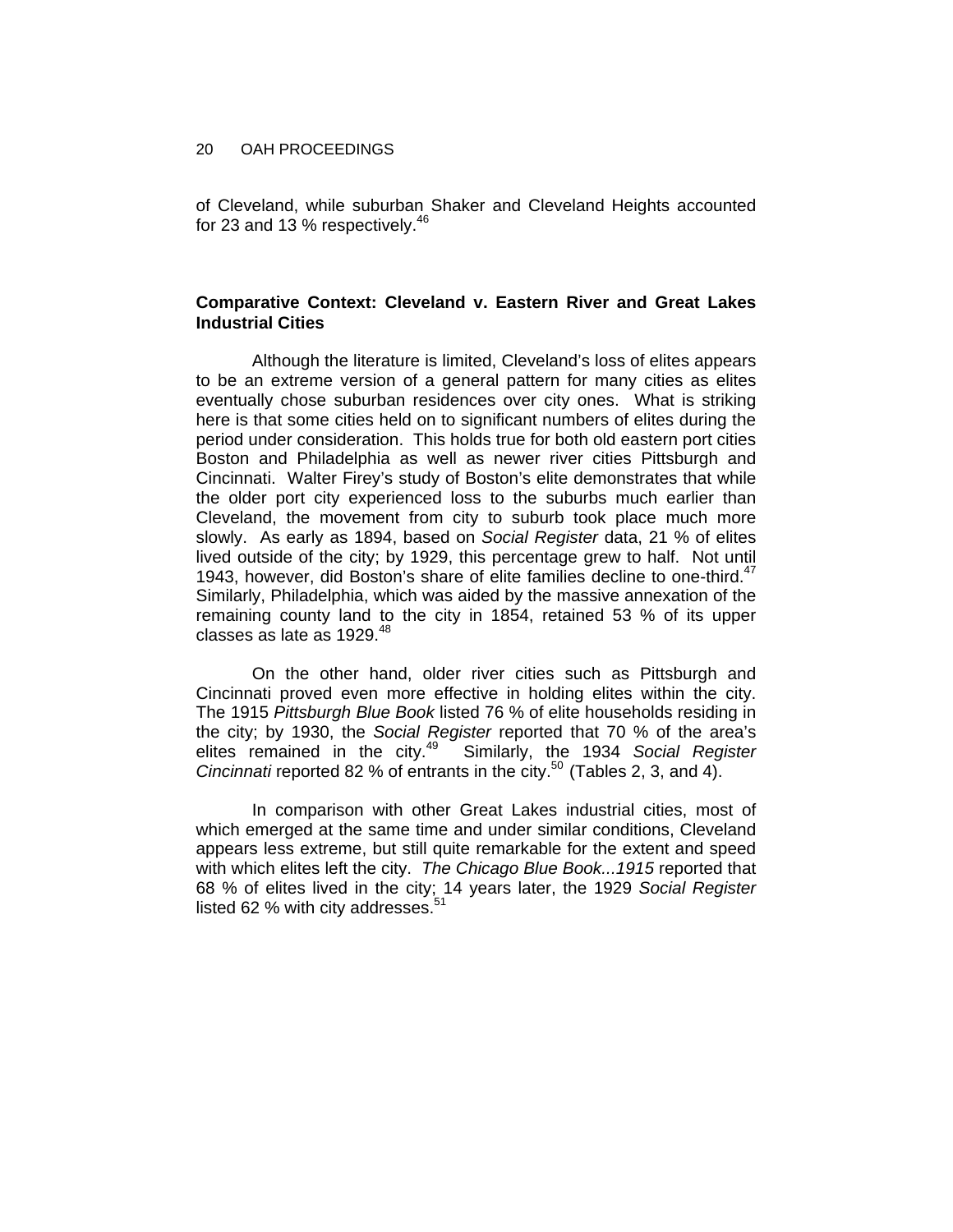|                           |       | 1911-1916<br>% Elite Population |       | % 1920 Metropolitan Population |
|---------------------------|-------|---------------------------------|-------|--------------------------------|
| City                      | Urban | Suburban                        | Urban | Suburban $7$                   |
| Boston <sup>1</sup>       | 60    | 40                              | 37    | 63                             |
| Chicago <sup>2</sup>      | 68    | 32                              | 83    | 17                             |
| $C$ leveland <sup>3</sup> | 66    | 34                              | 86    | 14                             |
| Detroit <sup>4</sup>      | 89    | 11                              | 80    | 20                             |
| Milwaukee <sup>5</sup>    | 95    | 5                               | 83    | 17                             |
| Pittsburgh <sup>6</sup>   | 76    | 24                              | 37    | 63                             |

 $\frac{1}{2}$ 

### Table 3 Elites / General Population in Selected Cities and their Suburban Districts: 1911/16-1920.

1. Walter Firey, Land Use in Central Boston (New York: Greenwood Press, 1968), Table 4, page 115.

2. Chicago Directory Company, The Chicago Blue Book... 1915 (Chicago: Chicago Directory Company, 1914).

3. Helen deKay Townsend, comp., The Cleveland Blue Book: A Social Directory... 1915 (Cleveland: Helen deKay Townsend, Publisher, 1915).

4. Dau's Blue Book for Detroit and Suburban Towns - 1916 (New York: Dau's Blue Books, Inc., 1915).

5. The Elite Directory Co., The Milwaukee Blue Book of Selected Names...for the Season 1911-12 (Milwaukee: The Elite Directory Company, 1911).

6. R. L. Polk and Company, The Pittsburgh Blue Book: An Elite Directory and Family Register...1915 (Pittsburgh: R. L. Polk and Company, 1914).

7 U. S. Department of Commerce, Bureau of the Census, Fifteenth Census of the United States: 1930 - Metropolitan Districts, Population and Area (Washington: Government Printing Office, 1932), Table 4, pp. 10-13.

Detroit also experienced out migration, but data from Detroit's *Blue Books* suggest a much slower movement than Cleveland's. In 1900, Detroit City housed all of the area's 2,834 elite families at a time when Cleveland had lost 10 %. $52$  By 1916, only 11 % of Detroit's 2,264 elite families had moved to suburbs; 89 % remained in the city. $53$  Data for 1930 revealed a more pronounced shift with 37 % of the 2,736 families now living in suburbs; in contrast Cleveland lost 80 %.<sup>54</sup>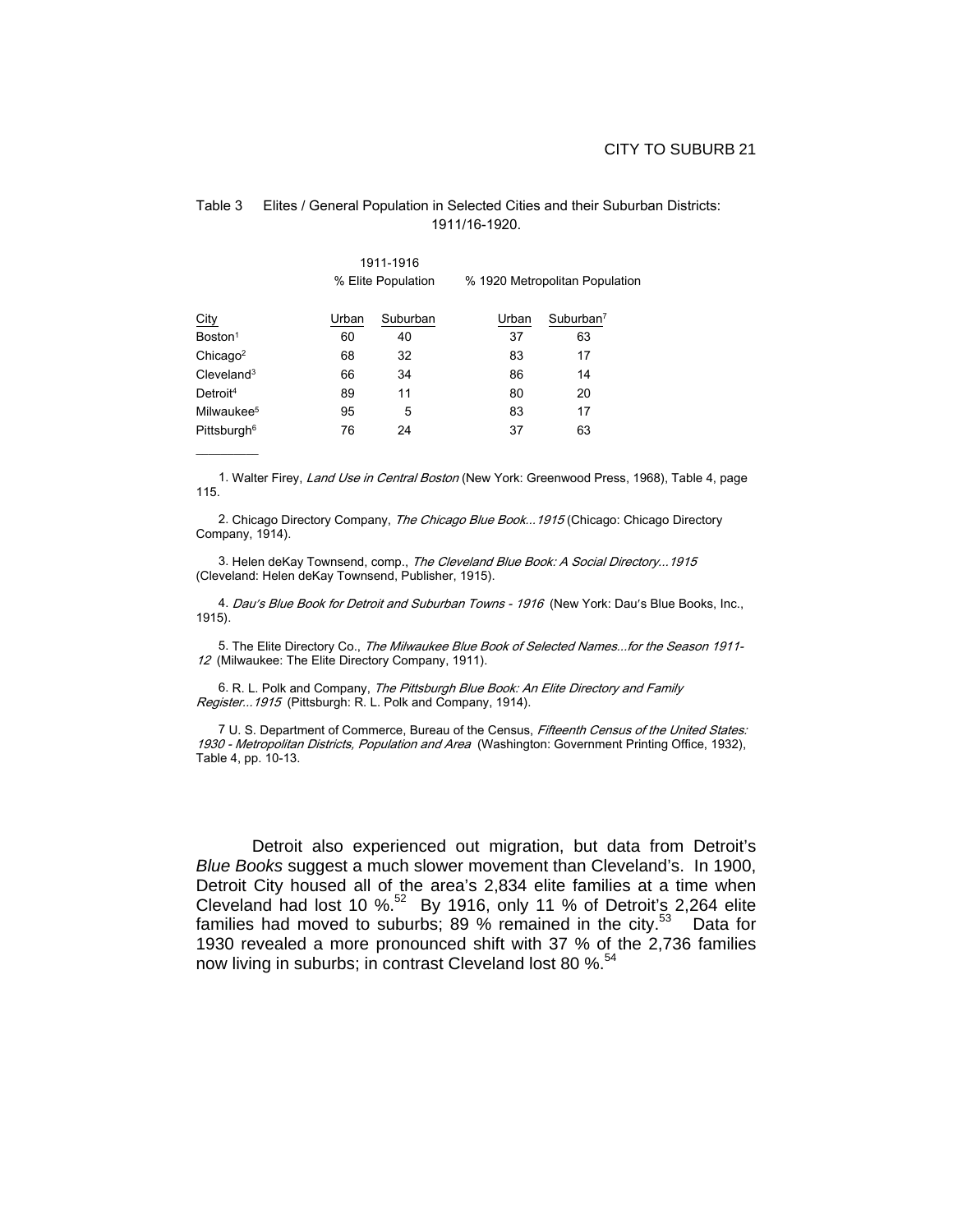$\frac{1}{2}$ 

| Table 4 | Elites / General Population in Selected Cities and their Suburban Districts: |
|---------|------------------------------------------------------------------------------|
|         | 1929/34-1930                                                                 |

|                                      |       | 1929 - 1934        |    |                                             |  |  |
|--------------------------------------|-------|--------------------|----|---------------------------------------------|--|--|
|                                      |       | % Elite Population |    | % 1930 Metropolitan Population <sup>9</sup> |  |  |
| <b>City</b>                          | Urban | Suburban<br>Urban  |    | Suburban                                    |  |  |
| <b>Eastern Coastal Cities</b>        |       |                    |    |                                             |  |  |
| Boston <sup>1</sup>                  | 50    | 50                 | 34 | 66                                          |  |  |
| Philadelphia <sup>2</sup>            | 53    | 47                 | 69 | 31                                          |  |  |
|                                      |       |                    |    |                                             |  |  |
| <b>River Cities</b>                  |       |                    |    |                                             |  |  |
| Pittsburgh $3$                       | 70    | 30                 | 34 | 66                                          |  |  |
| Cincinnati <sup>4</sup>              | 82    | 17                 | 59 | 41                                          |  |  |
|                                      |       |                    |    |                                             |  |  |
| <b>Great Lakes Industrial Cities</b> |       |                    |    |                                             |  |  |
| Chicago <sup>5</sup>                 | 62    | 38                 | 77 | 23                                          |  |  |
| $C$ leveland $6$                     | 18    | 82                 | 75 | 25                                          |  |  |
| Detroit <sup>7</sup>                 | 63    | 37                 | 75 | 25                                          |  |  |
| Milwaukee <sup>8</sup>               | 89    | 11                 | 78 | 22                                          |  |  |
|                                      |       |                    |    |                                             |  |  |

1. Walter Firey, Land Use in Central Boston (New York: Greenwood Press, 1968), Table 4, 115.

2. Social Register Association, Social Register Philadelphia 1929 (New York: Social Register Association, 1928).

3. Social Register Association, Social Register Pittsburgh 1930 (New York: Social Register Association, 1929).

4. Social Register Association, Social Register Cincinnati and Dayton 1934 (New York: Social Register Association, 1933).

5. Social Register Association, Social Register Chicago 1929 (New York: Social Register Association, 1928).

6. Helen deKay Townsend, comp., The Cleveland Blue Book: A Social Directory... 1931 (Cleveland: Helen deKay Townsend, Publisher, 1931).

7. Ruby F. Marvin, ed., The Social Secretary of Detroit-1930 (Detroit: Social Secretary, 1930).

8. Milwaukee Social Register and Directory Co., The Milwaukee Social Register and Directory: 1933-34 (Milwaukee: The Milwaukee Register and Directory Co., 1933).

9. U. S. Department of Commerce, Bureau of the Census, Fifteenth Census of the United States: 1930 - Metropolitan Districts, Population and Area (Washington: Government Printing Office, 1932), Table 4, pp. 10-13.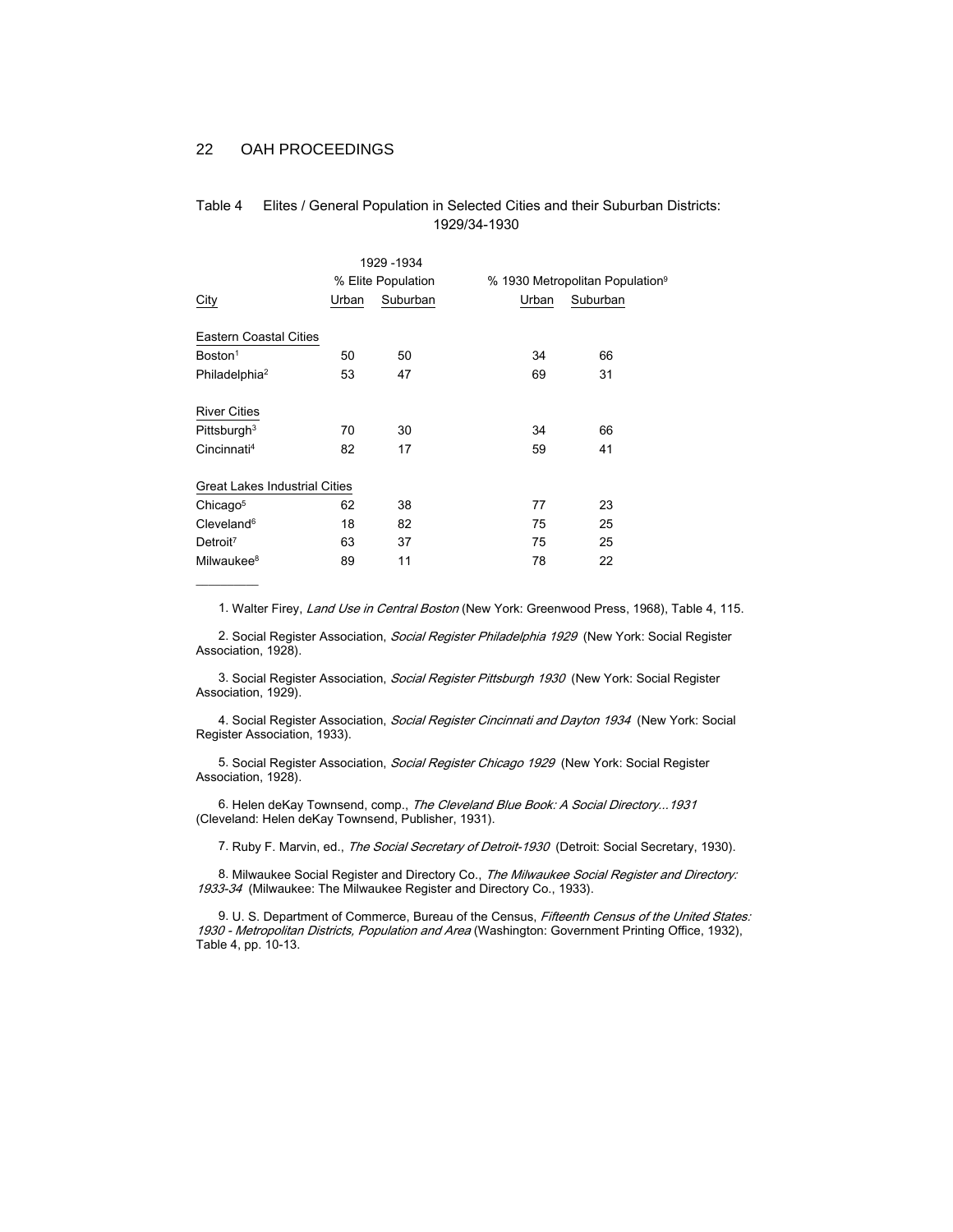Milwaukee continued to house the vast majority of its upper classes; as late as 1934, 89 % of its upper-class households remained in the city.<sup>55</sup> Thus the Cleveland pattern of early and swift city abandonment by social elites is not mirrored in the other cities studied here including Boston and Philadelphia, Pittsburgh and Cincinnati or even the Great Lakes industrial cities that more closely approximate Cleveland in timing and economic base.

# **Comparative Analysis of Elite Representation in Suburban Settlement**

Placing Cleveland's elite movement in the context of the suburban shift in Cleveland and in other cities further demonstrates the city's unique position and helps date when this took place. Hypothetically at least three general hypotheses seem likely from the data; first, that elites would be distributed as is the larger population, secondly, that they would be disproportionately represented in the suburbs as Jackson might suggest, or thirdly, that they would be under-represented in the suburban populations. Comparing elite urban/suburban distributions from 1914-16 with the metropolitan population distribution from the 1920 census suggests that for the six cities considered here (Boston, Chicago, Cleveland, Detroit, Milwaukee and Pittsburgh), all cities housed a high percentage of their upper classes although they vary from a low of 60 % (Boston) to a high of 95 % (Milwaukee). However, while four cities still housed a majority of their metropolitan population (83 to 86 %), Boston and Pittsburgh did not (37 % each). Thus, Boston and Pittsburgh elites were disproportionately represented in their city's population, while Cleveland's and Chicago's elites were over represented among suburban residents. (Table 3).

By 1930, the predilection of Cleveland's upper classes to leave the city emerged even more distinctly both in its own metropolitan region and in comparison with that of other cities. Although Cleveland housed 75 % of its metropolitan population, elites overwhelmingly lived in suburbs (71, 80 or 82 % depending on the source). None of the other eight cities considered here had this inverse proportion, although by 1930, Detroit, Chicago and Philadelphia elites tended to be slightly more suburban than their metropolitan populations. Boston, Pittsburgh, Cincinnati and Milwaukee still retained higher proportions of their elites than their general populations. (Table 4).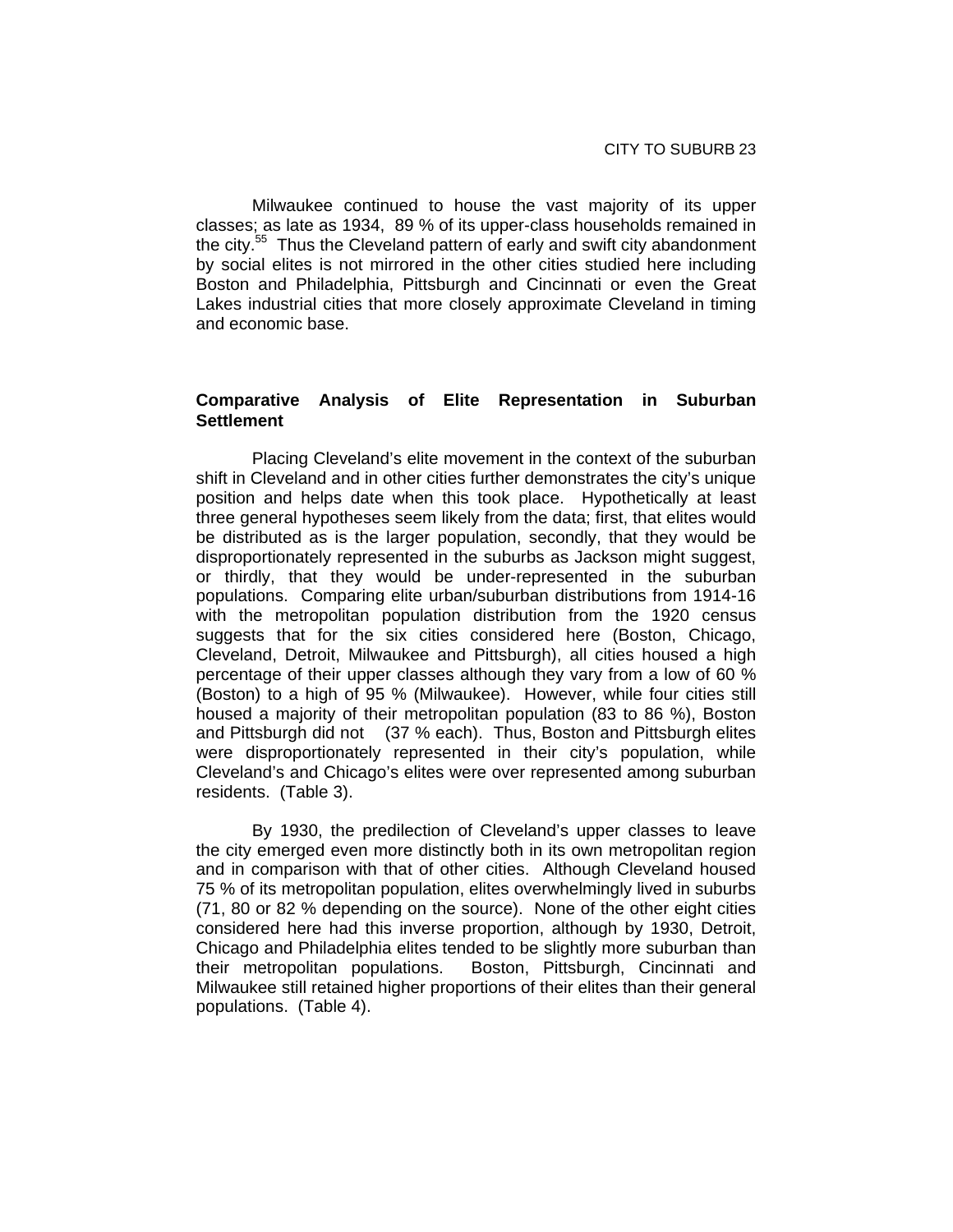# **Changing Landscapes of Cleveland's Upper Classes**

As with many other cities, from 1850 to 1910, Cleveland's elite largely settled on or near its "great American avenue," Euclid Avenue; at its zenith by the mid-1890s, "more than 260 residences lined the linear landscape between Ninth and Ninetieth streets," exclusive of homes on neighboring streets.<sup>56</sup> Euclid's biographer, Jan Cigliano, observed that the north side and parts of the south "were closer in overall presentation and plan to the country estates of Great Britain and France than to such American enclaves of wealth as those of Philadelphia's Rittenhouse Square, Boston's Back Bay, or New York's Fifth Avenue."<sup>57</sup> Although she incorrectly claims Euclid Avenue as a "borderland", "places where houses are so far apart that even in winter they cast shadows only on their own lots", and are distant from cities, Euclid's north side did anticipate this development with their expansive grounds and deep set back of 100 to 300 feet of rolling, treed lawns.<sup>58</sup>

To Cigliano Euclid Avenue's residents differed in significant ways from their eastern counterparts; "in Boston, New York, and Philadelphia...the esteemed professions of medicine, religion, and literature were well represented among the established elite families." In contrast, Euclid's "were mostly businessmen and lawyers."<sup>59</sup> Moreover, "wealthy Clevelanders, many of them natives of rural villages, established a precedent for the Avenue's countrified development for the rest of the century.<sup>60</sup> Euclid Avenue, perhaps, more closely approximated the Euclid Avenue, perhaps, more closely approximated the contemporary suburban landscape emerging outside the city on Cleveland's west side which was marked by "numerous handsome and costly suburban residences, set in the midst of tastefully kept grounds" than it did New York's Washington Square or Fifth Avenue.<sup>6</sup>

As Euclid Avenue and other Cleveland elite began to abandon their inner city homes for those on the periphery, urban and suburban, they continued to select single-family houses rather than multi-family alternatives. Cleveland's 1885-86 blue book listed only 24 households or individuals with addresses in apartments (17), hotels (6) or social clubs  $(1)$ .<sup>62</sup> By 1915, with 9 % of households in apartments, hotels or social clubs, Cleveland's upper classes were at or near their peak in their experiment with multi-family living.<sup>63</sup> By 1931, this percentage declined to 6.5 % and from 228 households or individuals in 1915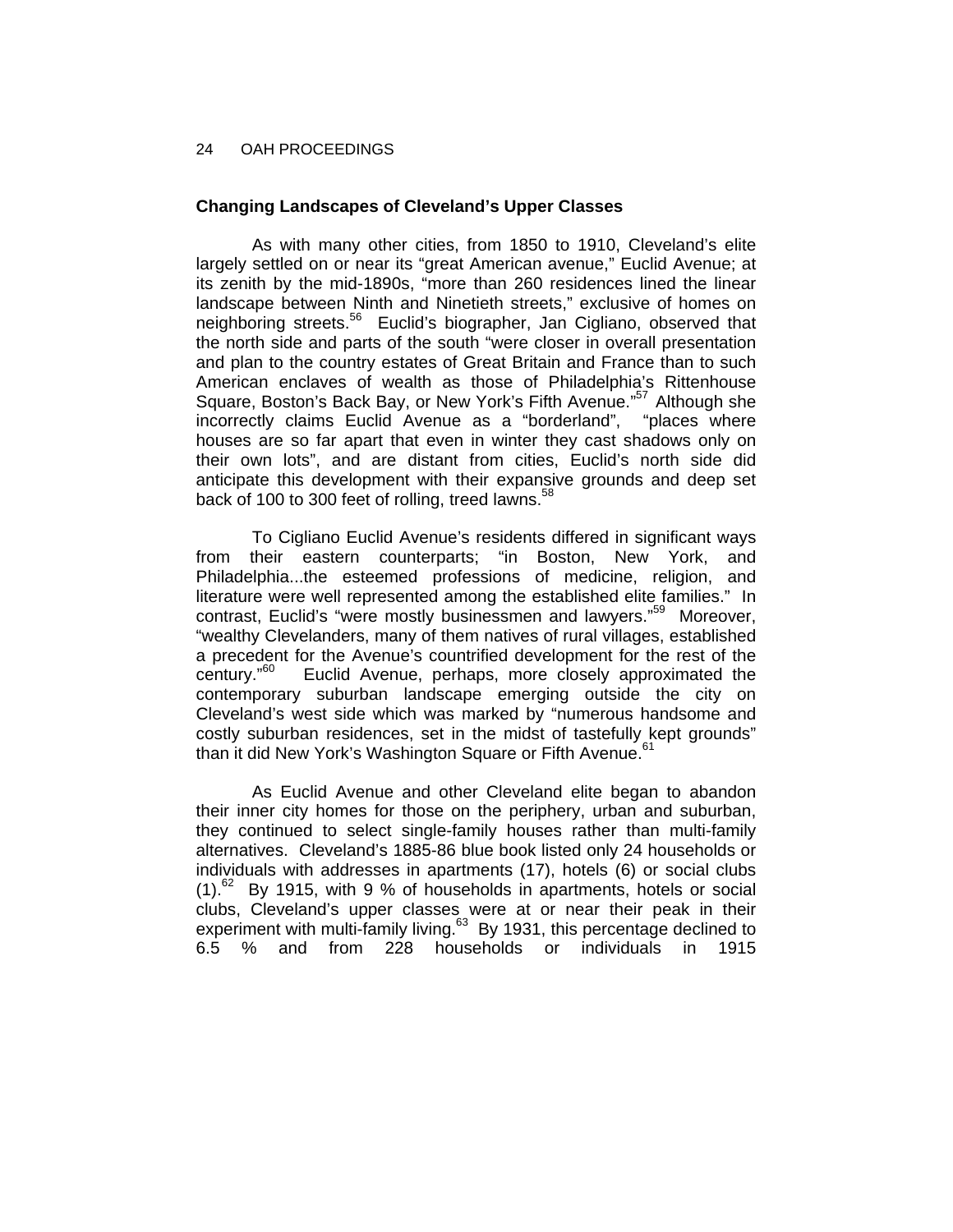to 191. Even the location of these addresses indicates the sharp shift toward the suburbs. Few lived in apartments or hotels located downtown; virtually all lived in three buildings near university circle on the eastern edge of the city: The Wade Park Manor Hotel (77), the most exclusive; Parklane Villa (17); Fenway Hall Hotel (10) or the Moreland Court Apartments (49), at the border of Cleveland and Shaker Heights. Two suburban hotels, the Alcazar in Cleveland Heights and the Lake Shore Hotel in Lakewood, housed another 22.<sup>64</sup> Most striking here is the small number of apartment buildings and hotels that housed Cleveland's upper classes.

Many fewer of the more exclusive *Social Register* households selected such housing; both the 1913 and 1930 volumes reported just under 5 %. By 1934, the percentage declined to less than 3 %. $^{65}$  The disparity between the two directories may be accounted for by the fact that, as Higley noted, blue books tended to be more inclusive of the upper-middle class; in Cleveland, then, the "real" elites seem to be slightly more disdainful of multi-family alternatives than those of the upper-middle  $class.<sup>66</sup>$ 

Cleveland elites were less likely to live in apartments, hotels or social clubs than their counterparts in other cities discussed here. (Tables 5 and 6). Although it is important to note that comparative data is difficult to obtain for some cities and the numbers are small for all cities, the number of Cleveland elites housed in multi-family units declined between 1915 and 1930, while Detroit's and Pittsburgh's increased.<sup>67</sup> More Cincinnati elites lived in apartments or hotels than in Cleveland. Moreover, unlike Cleveland where blue book households (read uppermiddle class) were more likely to live in multi-family buildings than the upper class (*Social Register*), in Pittsburgh, at least, the reverse is the case.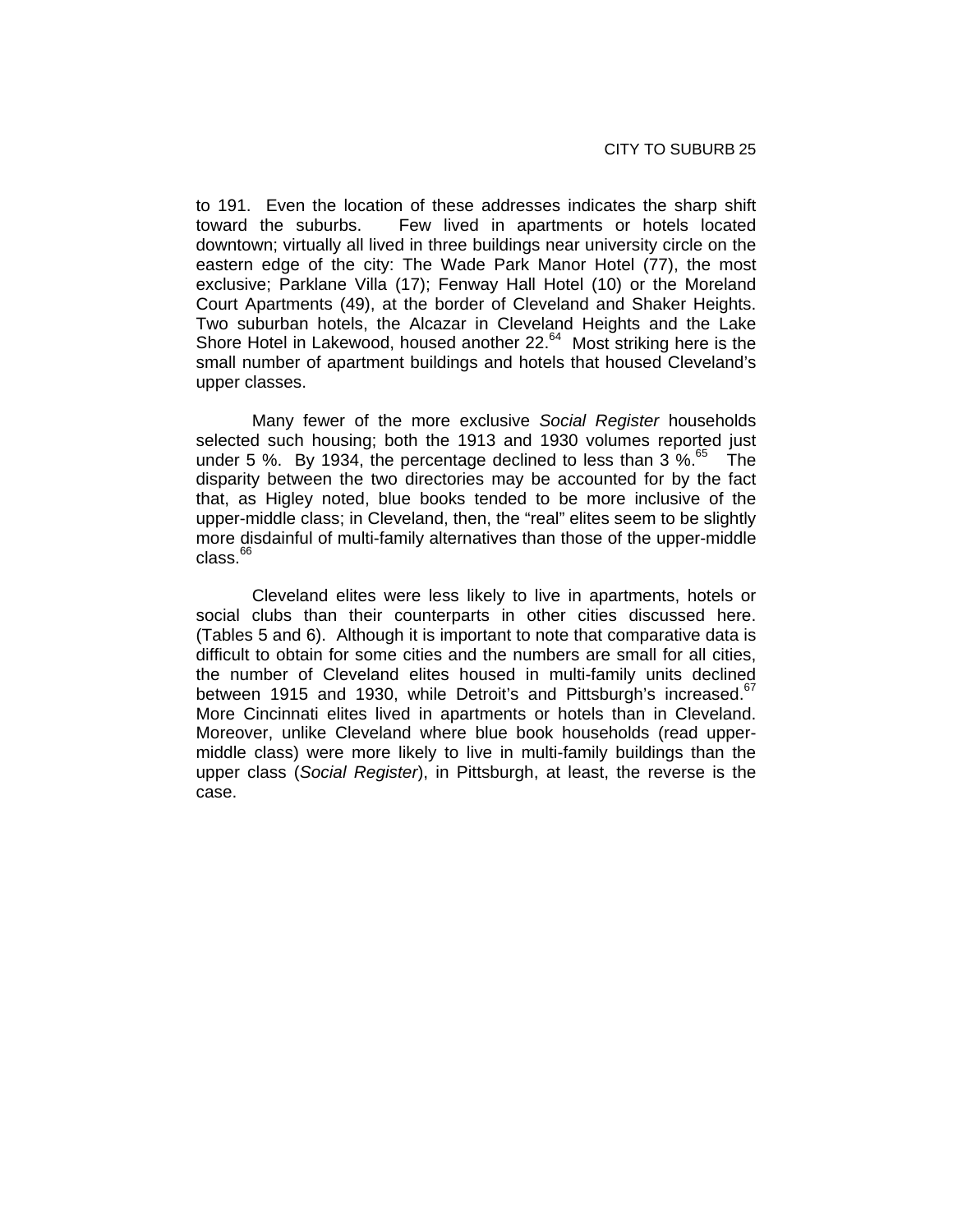| Number and Percent of Multifamily Households |                           |     |                         |     |      |                      |     |                      |  |
|----------------------------------------------|---------------------------|-----|-------------------------|-----|------|----------------------|-----|----------------------|--|
|                                              | $C$ leveland <sup>1</sup> |     | Pittsburgh <sup>2</sup> |     |      | Chicago <sup>3</sup> |     | Detroit <sup>4</sup> |  |
| Year                                         | #                         | %   | #                       | %   | #    | %                    | #   | %                    |  |
| 1915                                         | 228                       | 9.0 | 36                      | 4.0 | 1581 | 70                   | 286 | 10.4                 |  |
| 1930                                         | 191                       | 6.5 | 266                     | 9.3 |      |                      | 358 | 13.0                 |  |
|                                              |                           |     |                         |     |      |                      |     |                      |  |

| Table 5 | Hotel, Apartment and Club Residents in Selected Cities: 1915 and 1930: Blue |
|---------|-----------------------------------------------------------------------------|
|         | <b>Books</b>                                                                |

1. Townsend, Cleveland Blue Book... 1915; and Townsend, Cleveland Blue Book... 1931.

2. Polk Co., Pittsburgh Blue Book... 1915; and Polk Co., Pittsburgh Blue Book... 1929.

3. Chicago Directory Co., Chicago Blue Book... 1915.

4. Dau's Blue Book for Detroit and Suburban Towns... 1916; and Mervin, ed., The Social Secretary of Detroit...1930.

Table 6 Hotel, Apartment and Club Residents in Selected Cities: 1930s: Social Register

|                           | Number and Percent of Multifamily Households |                         |     |      |                      |     |                           |     |                         |     |
|---------------------------|----------------------------------------------|-------------------------|-----|------|----------------------|-----|---------------------------|-----|-------------------------|-----|
| $C$ leveland <sup>1</sup> |                                              | Pittsburgh <sup>2</sup> |     |      | Chicago <sup>3</sup> |     | Philadelphia <sup>4</sup> |     | Cincinnati <sup>5</sup> |     |
| Year                      | #                                            | %                       | #   | %    | #                    | %   | #                         | %   |                         | %   |
| 1930                      | 43                                           | 4.7                     | 118 | 10.0 | 130                  | 8.0 | 194                       | 5.9 |                         |     |
| 1934                      | 25                                           | 27                      |     |      |                      |     |                           |     | 40                      | 5.2 |
|                           |                                              |                         |     |      |                      |     |                           |     |                         |     |

1. Social Register Association, Social Register Cleveland 1930 and 1934 (New York: Social Register Association, 1929 and 1933).

2. Social Register Association, Social Register Pittsburgh 1930 (New York: Social Register Association, 1929).

3. Social Register Association, Social Register Chicago 1929 (New York: Social Register Association, 1928).

4. Social Register Association, Social Register Philadelphia 1929 (New York: Social Register Association, 1928).

5. Social Register Association, Social Register Cincinnati 1934 New York: Social Register Association, 1933).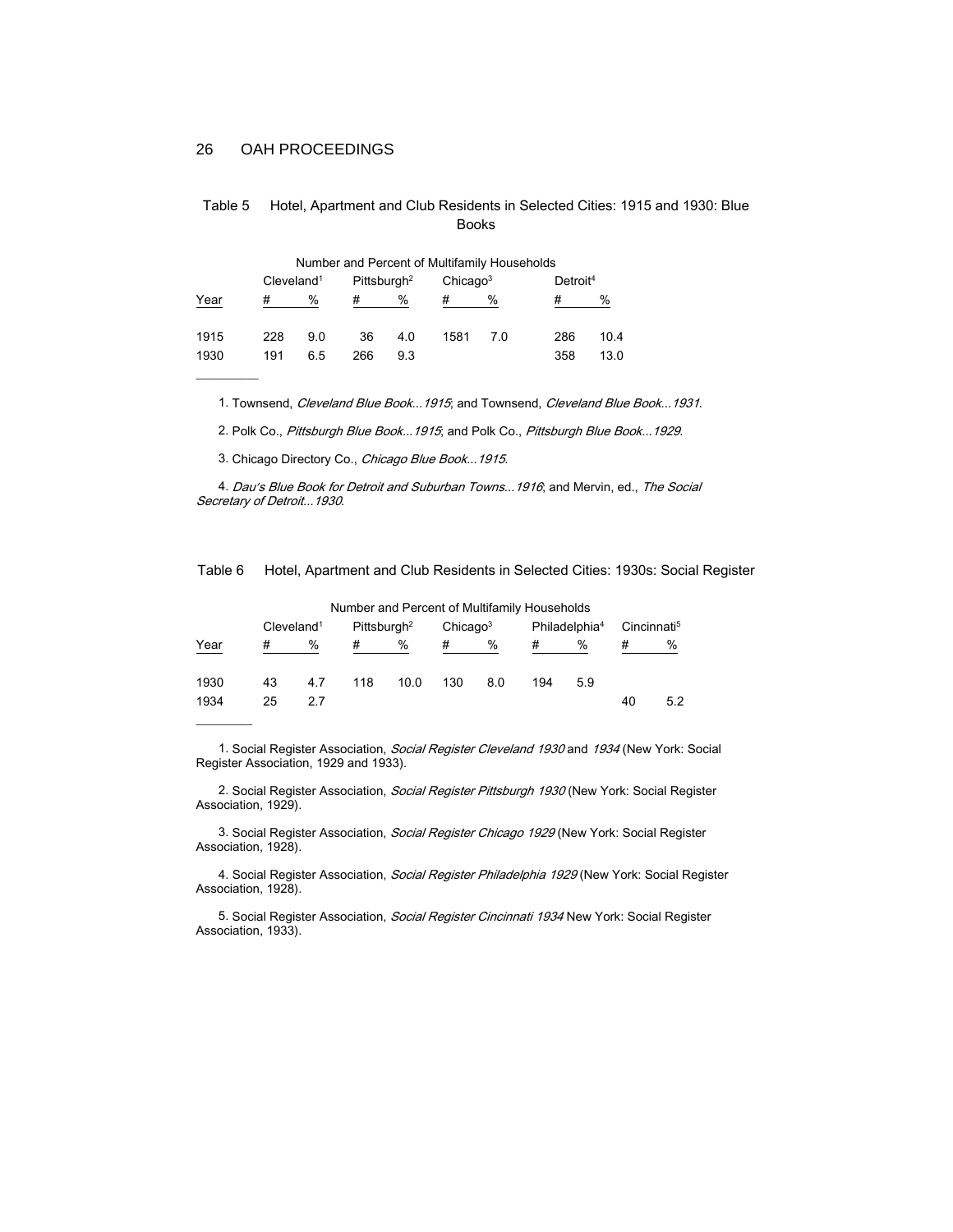Other sources suggest that elites in cities such as New York and Chicago were more likely to select apartments and hotels as residences. Manhattan's upper classes began to "retire" to apartment houses along Fifth and Park Avenues at least by 1910.<sup>68</sup> By 1859, the Fifth Avenue Hotel at 23rd Street attracted the well-to-do; apartment hotels for elites appeared as early as the  $1870s$ .<sup>69</sup> After World War I, upper Fifth and Park Avenues became "a luxurious boulevard for apartment houses."<sup>70</sup> In similar fashion, Chicago elites abandoned Prairie Avenue on the near south side for the north side's Gold Coast. Although "imposing stone mansions" appeared on the Gold Coast, by the 1920s it was more noted by the "'restricted' district of tall apartments and hotels." Zorbaugh pointed to the "rapid increase in the number of apartments and hotels along the Gold Coast."<sup>71</sup> Back Bay housed Boston's largest elite concentration; but only Marlborough street consisted of single-family dwellings during the early years. Exclusive apartment hotels dated to the 1880s and from its very beginning Back Bay had "exclusive apartment hotels throughout the quarter."<sup>72</sup>

In contrast, Cleveland elite overwhelmingly selected suburban residential locations during the 1920s; the landscape they uniformly chose fit more closely with that of John Stilgoe's borderland with large homes placed centrally on broad, deep lots. Few Clevelanders selected hotels or apartments; increasingly fewer who had selected such sites remained in them. Presumably, elites found multi-family living more acceptable in other cities; why this is the case is not fully clear. Given the sources used here, one can only speculate on these differences. Certainly, Cigliano found the small town and rural origins of Cleveland's upper class accounted for this pattern although other Great Lakes cities' elites who shared these origins behaved differently as in the cases of Detroit and Chicago. Clearly, land costs affected residential choices in major cities as New York and Chicago; these conditions would seem much less important in Boston, Pittsburgh, Cincinnati, and Detroit, yet they also were more likely to select multi-family housing than Clevelanders. The small percentages involved in these latter cities may make this akin to counting angels on the head of a pin, yet the tendency for other elites to move toward multi-family living while Clevelanders moved the other way suggests a pattern of some import.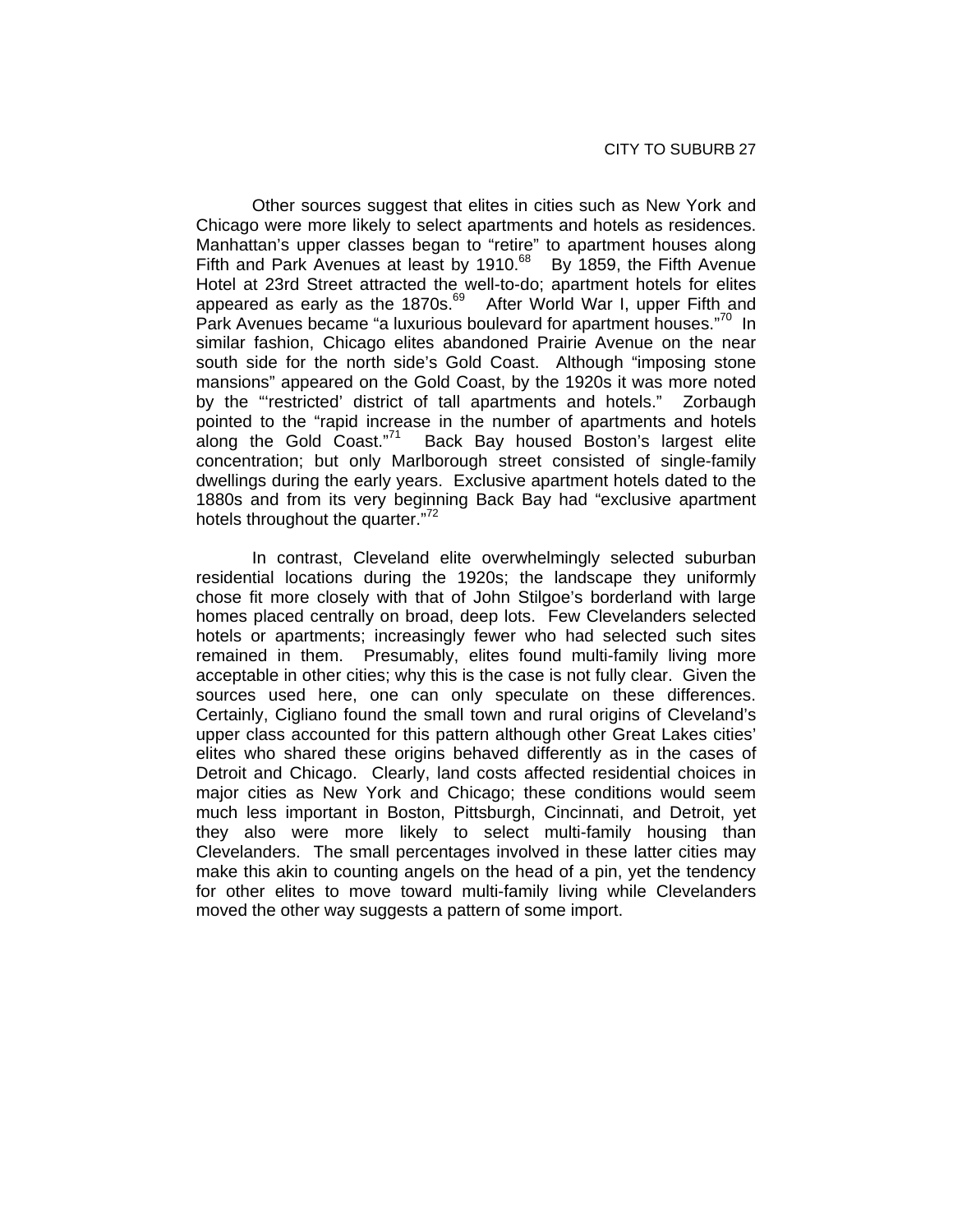# **Implications of Cleveland's Residential Patterns for the City and Urban History**

In contrast to other cities, Cleveland stands out for the speed with which its upper classes abandoned the city and selected a single-family suburban landscape over other alternatives. This process, largely completed by 1930, must have adversely affected the city's tax base; it also withdrew from the city important sources of help.<sup>73</sup> Nor was the move to the suburbs simply an act of leaving the city; ultimately it resulted in rejection of the city as the political entity of choice.<sup>74</sup> New suburbanites strongly resisted annexation to the city. While no class analysis has been applied to annexation votes, East Cleveland and Lakewood repeatedly resisted Cleveland's efforts throughout the 1910s and 20s.<sup>75</sup>

The move to the suburbs may have diminished elite interests in city life and culture. In her study of Chicago's cultural elite for the period from the 1880s to 1917, Helen Lefkowitz Horowitz found that business elites who became active in supporting the city's emerging cultural organizations tended to maintain their primary residence in the city; they also became major boosters for the city's cultural life.<sup>76</sup> The unexamined implication of her work is that those elites who migrated to Chicago's exclusive north side suburbs played lesser roles in the city. It is unclear how this translates to Cleveland.<sup>77</sup> Clearly, Cleveland stands out in the history of philanthropy both for the extent of giving and for the institutionalizing of these activities especially through the formation of the Cleveland Foundation and similar organizations.<sup>78</sup> At the very least the massive shift of upper class residences must have divided migrants' attention between the city and the suburb.

Finally, Cleveland seems to be the exception that proves the rule. Unlike most major cities where the upper classes chose in large part to remain residentially within the city limits until at least the 1940s and 1950s, Cleveland's elite swiftly left for the suburbs where they uniformly selected a low-density suburban landscape. Proportionately they were heavily over-represented in the suburbs as they were equally underrepresented in the city. There is some evidence to suggest that the upper-middle class might have been the suburban leader in Cleveland. In contrast, other cities' elites tended to remain in the city disproportionate to their share of the population. This does not "disprove" the findings of scholars such as Kenneth Jackson about the origins of American suburbs resting with the upper classes. It does demonstrate, however, that in numbers and percentages, if not influence, these elites were behind the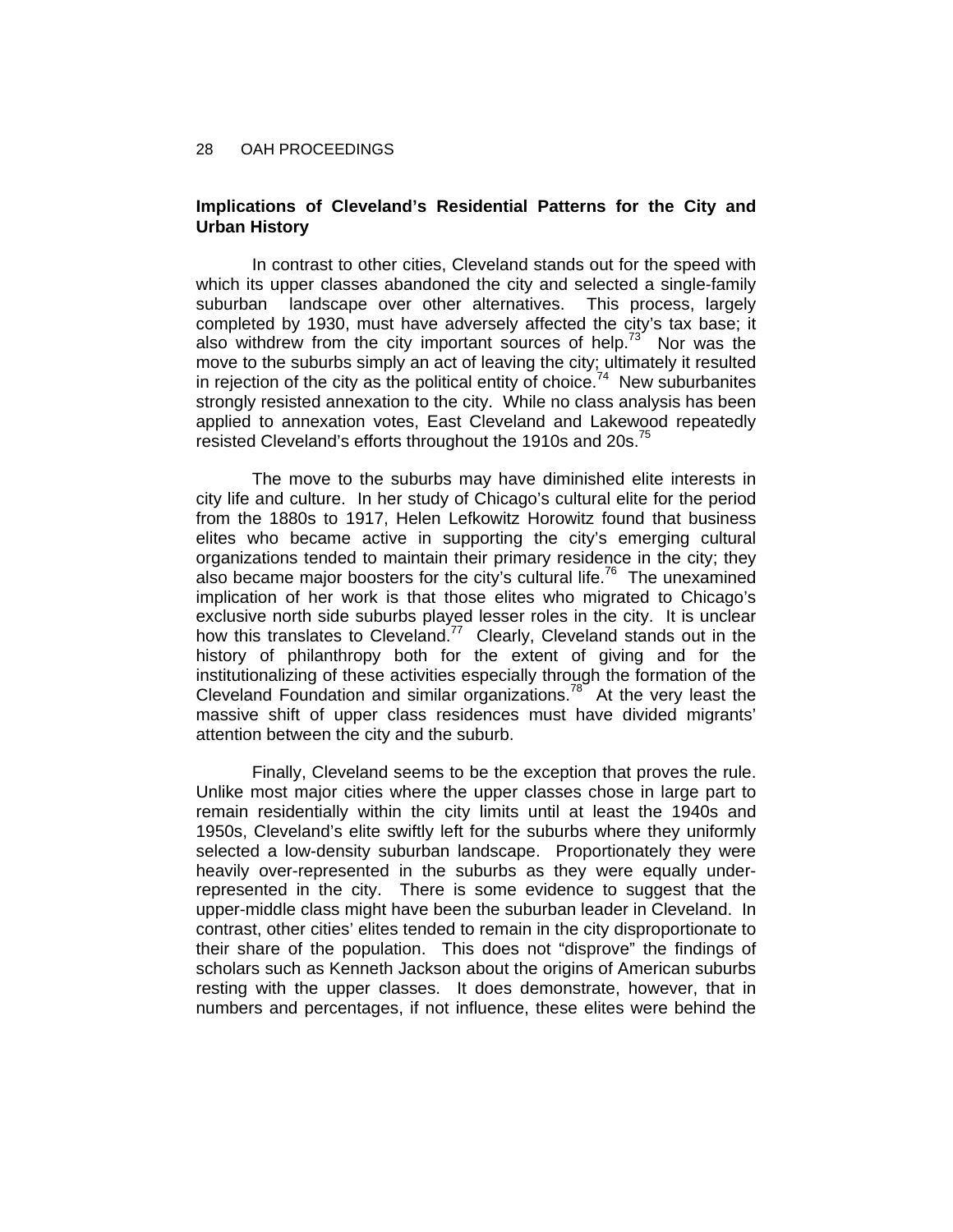suburb settlement curve rather than in front of it in most cities save Cleveland. This implies, if not proves, that other groups may well have been disproportionately represented in suburban settlement. It could also suggest that suburban settlement was a process more broadly shared by the working classes, ethnic and racial groups than some scholars have thus far been willing to concede.<sup>79</sup>

### **NOTES**

\* The author wishes to thank Susan Borchert for critically reading many drafts of this paper as well as Gladys Haddad, Bill Jenkins, David Hammack, Walter Leedy, and the Academy's referee for their suggestions and comments on this paper.

1. Kenneth T. Jackson, *Crabgrass Frontier: The Suburbanization of the United States* (New York: Oxford University Press, 1985), 11. See also John R. Stilgoe, *Borderland: Origins of the American Suburb, 1820-1939* (New Haven: Yale University Press, 1988).

2. Robert Fishman, *Bourgeois Utopias: The Rise and Fall of Suburbia* (New York: Basic Books, Inc., 1987), xi. Both Fishman and Margaret Marsh see the upper-middle class as the most significant actor in this process. Margaret Marsh, *Suburban Lives* (New Brunswick: Rutgers University Press, 1990), xii, xvi, and 191.

3. For example, see: Richard Harris, "American Suburbs: a Sketch of a New Interpretation," *Journal of Urban History*, 15 (November, 1988), 98-103; Andrew Wiese, "Places of Our Own: Protest in Cincinnati, 1850-1970," *Journal of Urban History*, 19 (May, 1993), 30-54; and Henry Louis Taylor, Jr., "City Building, Public Policy, the Rise of the Industrial City, and Black Ghetto-Slum Formation in Cincinnati, 1850-1940," in Taylor, ed., *Race and the City: Work, Community, and Protest in Cincinnati, 1850-1970* (Urbana: University of Illinois Press, 1993), 175. Elsewhere I have argued that some suburbs approached central cities in terms of density, heterogeneity, diversity of economic activities including manufacturing. James Borchert, "Residential City Suburbs: The Emergence of a New Suburban Type, 1880-1930," *Journal of Urban History*, 22 (March, 1996), 283-307; and "Cities in the Suburbs: Heterogeneous Communities on the U. S. Urban Fringe, 1920-1950," *Urban History*, 23 (August, 1966), 211-27.

4. Clearly to set leadership for the suburban migration did not require a majority of a given group or class; a vanguard could easily set the pattern for others. The following suggests that, except for Cleveland, elites did not leave the city in significant proportions during this period.

5. Newark, N. J., may have also experienced very rapid elite abandonment. The sources are very contradictory, a condition not shared by the other cities; Newark's location in the New York metropolitan region and its age complicate matters further. The 1897 *The Elites of Essex County, New Jersey* listed only 17 % of entrants with Newark addresses. (Newark: H. C. Sloat, 1897?). The 1914 *New Jersey Blue Book* placed 40 % in Newark, while the 1930 *Essex County Social Register* gave only 13 % of elite households in the city. Dau Publishing Company, *Dau's New Jersey Blue Book...1914*  (New York: Dau Publishing Co., 1914); and Rofflow C. Blackmer, *Essex County Social Register 1930* (Newark: Essex Co. Social Register, 1930).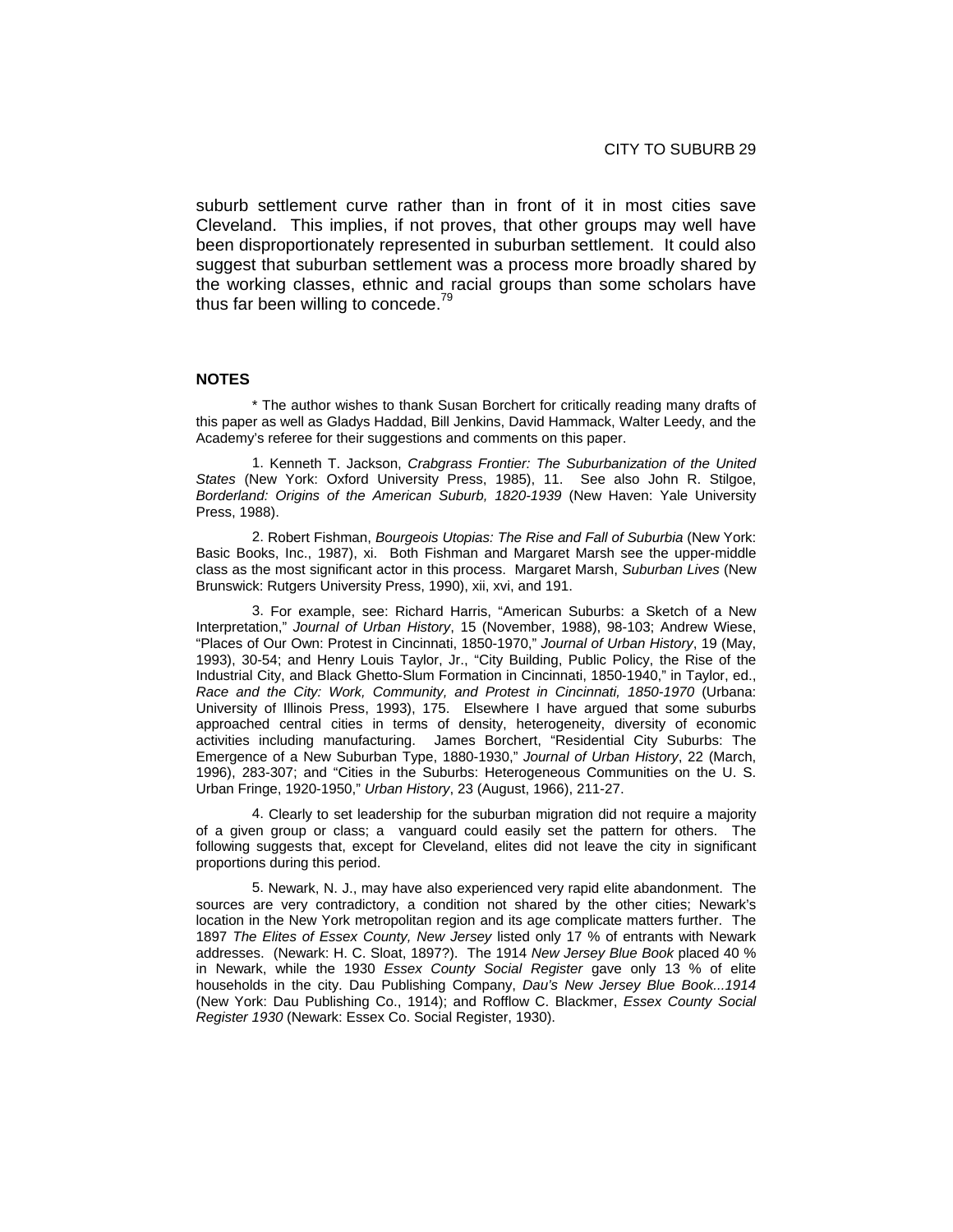6. In 1988, Washington, D. C. claimed 51 % of *Social Register* households listed for the metropolitan area while New York City housed 49 %, Baltimore and Chicago, 38 and 30 % respectively. Stephen Richard Higley, *Privilege, Power, and Place: The Geography of the American Upper Class* (Lanham, Md.: Rowman and Littlefield Publishers, 1995), 84-5, 75, 87-88.

7. For example, see: Harvey Warren Zorbaugh, *Gold Coast and the Slum: A Sociological Study of Chicago's Near North Side* (Chicago: University of Chicago Press, 1976), 8, 46-68; Walter Firey, *Land Use in Central Boston* (New York, Greenwood Press, 1968); E. Digby Baltzell, *Philadelphia Gentlemen: The Making of a National Upper Class* (Chicago: Quadrangle Books, 1971); Alan L Backler, *A Behavioral Study of Locational Changes in Upper Class Residential Areas: The Detroit Example* (Bloomington: Indiana University Department of Geography Monographic Series, v. 5, 1974), and Kathryn Allamong Jacob, *Capital Elites: High Society in Washington, D. C., after the Civil War* (Washington: Smithsonian Institution Press, 1995).

8. In 1976, Malcolm Forbes bought the *Social Register* and converted it from individual volumes for each city into a single national volume. G. William Domhoff, *Who Rules America Now: A View for the '80s* (New York: Touchstone Books, 1983), 20-21.

9. Higley, *Privilege, Power, and Place*, 74. In contrast, in 1988, Higley found that "34 % of the upper-class families in the top thirty-three metro areas live in the central city," although there were wide variations with the lowest, New London, Connecticut (2 %) and the highest, New Orleans (91 %). Among large cities, St. Louis and Boston approached Cleveland with respectively only 12 and 13 % of their metropolitan areas' elite families remaining in the city. He also traced both cities' declines to the post World War II period.

10. Ingham, *Iron Barons*, 176-82, 109, 157-61, 202. Ingham seemed to count suburban Bratenahl's elite residents in Cleveland's population, but added elite residents of Philadelphia's Chestnut Hill to the suburban population. Unfortunately, Baltzell's work does not provide clear statistics for Philadelphia, city/suburb divisions either.

11. For the origins of these publications, see Dixon Wecter, *The Saga of American Society: A Record of Social Aspiration, 1607-1937* (New York: Charles Scribner's Sons, 1937), 196-251; Higley, *Privilege, Power and Place*, 27-30; and E. Digby Baltzell, "'Who's Who in America' and 'The Social Register': Elite and Upper Class Indexes in Metropolitan America," in *Class, Status and Power: Social Stratification in Comparative Perspective*, 2nd ed.; ed. by Reinhard Bendix and Seymour Martin Lipset (New York: Free Press, 1966), 269-74. The first *Social Register* (New York City) appeared in 1886; Newport, Rhode Island's followed the next year. Some locally produced blue books predated the *Social Register*. Of course, these directories also served the purpose of those who sought entry into society; to gain a listing represented a step in the process of social recognition.

12. While 22 cities had Social Registers at some time, only a few had emerged by the late 19th century and first decade of the 20th. Cleveland's appeared yearly from 1910 to the present, but Detroit's only covered the years from 1919 to 1927. Because the *Social Register* arrived late to several cities considered here, blue books provide coverage for the earlier years; in several cities overlapping coverage provides evidence that despite their different orientations and size of their elite pools, the two do generally converge roughly in terms of the percentages of households listed that live in either cities or suburbs. When several different blue books are available, as in the case of Pittsburgh, both were searched to determine the extent of variation; save for the Newark case cited above, the various sources largely confirm each other's distributions.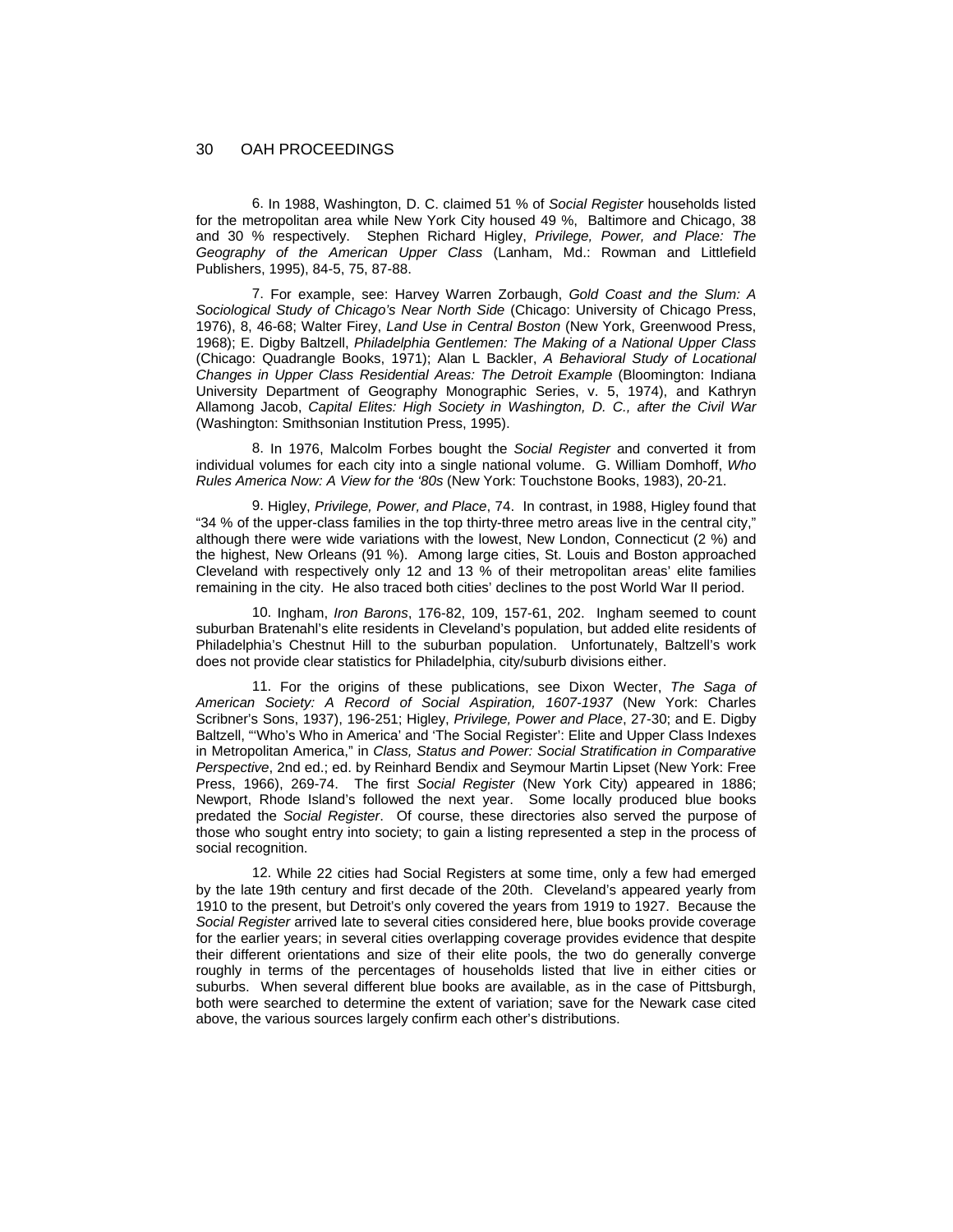13. Wecter, *Saga of American Society*, 234.

14. Ibid. Had Edith Wharton not had Lily Bart commit suicide in *The House of Mirth*, Lily might well have become such a "decayed gentlewoman." The small inheritance left by her old wealth family proved inadequate to stop her "fall from grace". Edith Wharton, *The House of Mirth* (New York: New American Library,1964, originally published in 1905). For Cleveland's *Social Register* see: "Social Register," *Encyclopedia of Cleveland History* ed. by David D. Van Tassel and John G. Grabowski (Bloomington: Indiana University Press, 1996), 936.

15. Jan Cigliano, *Showplace of America: Cleveland's Euclid Avenue, 1850-1910* (Kent: Kent State University Press, 1991),195-96.

16. Social Register Association, *Social Register, Pittsburgh, 1909* (New York: Social Register Association, 1908), 2. The research here draws exclusively on the main publication, the November *Social Register*.

17. While it might seem a straightforward process to record the primary address by political subdivision (city v. suburb) for each family, this is not quite as simple as it might seem, especially with the *Social Register*. This publication's entries for individuals and families are often jumbled together requiring very careful reading to find the correct address. Moreover, for Cleveland, some families who resided in west Cleveland chose to list their community of residence as Lakewood, although the address was clearly in Cleveland. On the other hand, some residents of Euclid Heights and other neighborhoods of Cleveland Heights listed themselves as Cleveland residents although their address clearly placed them in the suburb. These tendencies, while small in number, could provide some index to urban and suburban residents' identities that would seem to conflict with their actual locations, further complicating the apparently "easy" sorting by residence. It is worth noting that thus far this pattern has not occurred in other cities, although the discovery of the Cleveland pattern produced a "reanalysis" of street addresses elsewhere to confirm that they correspond to the community cited.

18. Social Register Association, *Social Register Philadelphia 1929* (New York: Social Register Association, 1928).

19. Social Register Association, *Social Register Cleveland 1930* (New York: Social Register Association, 1929).

20. Many of these non-resident elites may be those who have left their original metropolitan area permanently for other urban areas. Ingham notes that some Youngstown elites established permanent homes in Cleveland while some Cleveland elites left permanently for larger eastern cities. *Iron Barons*, 202; 182.

21 Dau Publishing Co., *The Detroit Society Address Book...1899-1900* (Detroit: Dau Publishing Co., 1899). Unlike the *Social Register* whose title never changed, the blue books' titles often varied.

22. Helen deKay Townsend, comp., *The Cleveland Blue Book: A Social Directory of Cleveland, Ohio and Suburbs...1931* (Cleveland: Helen deKay Townsend Publisher, 1931); and Social Register Association, *Social Register Cleveland - 1930* (New York: Social Register Association, 1929). Similarly, Higley reported 437 social register households with first homes in either Cuyahoga, Lake or Geauga Counties in the 1988 *Social Register*; the 1992 *Cleveland Blue Book* reported 2,592 families. Higley, *Privilege, Power and Place*, 165-66; *The Cleveland Blue Book* (Cleveland: The Cleveland Blue Book Foundation, 1992).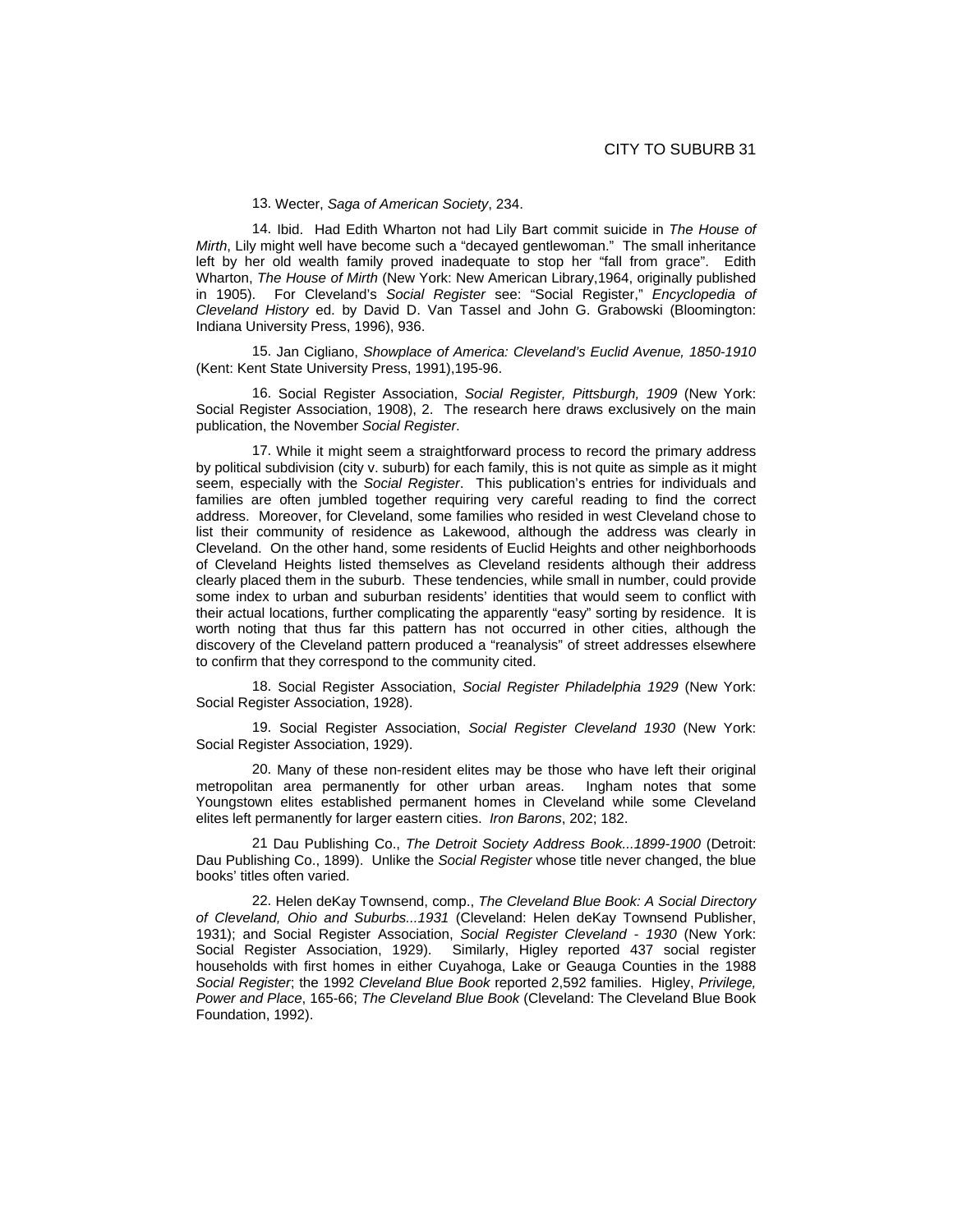23. Baltzell, "'Who's Who in America' and 'The Social Register,'" 272; Domhoff, *Who Rules America Now*, 22-23. Initially the *Social Register* was a monthly publication which "contain[ed] advertisements, until the subscription list attains 3000, after which all advertisements, excepting Real Estate will be strictly excluded; the aim being to devote the entire compact space of the register to its legitimate purposes." They eventually dropped real estate ads as well. Social Register Association, *Social Register New York 1887 Monthly Edition, February* (New York: Social Register Association, 1887), facsimile edition (New York: Social Register Association, 1986), 96.

24. Mrs. M. B. Haven, comp., *The Cleveland Social Directory or Ladies Visiting Lists, and Shopping Guide....* (Cleveland: Mrs. M. B. Haven, 1885), iii-iv. A later edition thanked "the very liberal monetary patronage which she received in subscriptions and advertising." Helen deKay Townsend, comp., *The Cleveland Blue Book: A Social Directory and List of Leading Families...1900* (Cleveland: Helen deKay Townsend, Publisher, 1899), 1.

25. Baltzell, *Philadelphia Gentlemen*, 28, 20; Higley, *Privilege, Power, and Place*, 30; Hammack, *Power and Society*, 67-69; Walter Firey, *Land Use in Central Boston* (New York: Greenwood Press, 1968), 71-72. The *Social Register's* publisher printed literature for the American Protective Association, a nativist organization. Baltzell, *The Protestant Establishment: Aristocracy and Caste in America* (New York: Vintage Books, 1964), 113.

26. "Cleveland Blue Book," *Encyclopedia of Cleveland History*, 204-5. See also, Higley, *Privilege, Power and Place*, 6.

27. Higley, *Privilege, Power and Place*, 6. He concludes, however, on the importance of the symbiotic relationship between upper-middle and upper classes. "The upper-middle class is drawn to the upper-class neighborhood for reasons of status and landscape predilections similar to the upper class. The numerically superior upper middle class (approximately 18-20 % of the U. S. population) provides the critical mass to support the wide array of services required by the affluent." 127.

28. Baltzell, "'Who's Who in America' and 'The Social Register'", 267. See also his *Philadelphia Gentlemen*, 28.

29. Higley, *Privilege, Power, and Place*, 30. Historians who have used the *Social Register* include: David C. Hammack, *Power and Society: Greater New York at the Turn of the Century* (New York: Columbia University Press, 1982); Ingham, *Iron Barons*; Frederic Cople Jaher, *The Urban Establishment: Upper Strata in Boston, New York, Charleston, Chicago, and Los Angeles* (Urbana: University of Illinois Press, 1982); Jacob, *Capital Elites* and Kohei Kawashima, "The Forging of a New Upper Class at Boston's Back Bay, 1850-1941" (Ph.D. dissertation, Brown University, 1992); see also Wecter, *The Saga of American Society*, 196-251.

30. Kawashima, who used both *Social Register*s and several other sources, provided a strong defense of blue books for his work on Back Bay, 385-88. Higley, *Privilege, Power and Place*, 127.

31. See also Domhoff, *Who Rules America Now?*, 44 and Backler, *A Behavioral Study of Locational Changes*, 13.

32. Jan Cigliano and Sarah Bradford Landau, eds., *The Grand American Avenue, 1850-1920* (San Francisco: Pomegranate Artbooks, 1994).

33. Haven, comp., *The Cleveland Social Directory:...1885 and '86*.

34. Cigliano, *Showplace of America*, 10.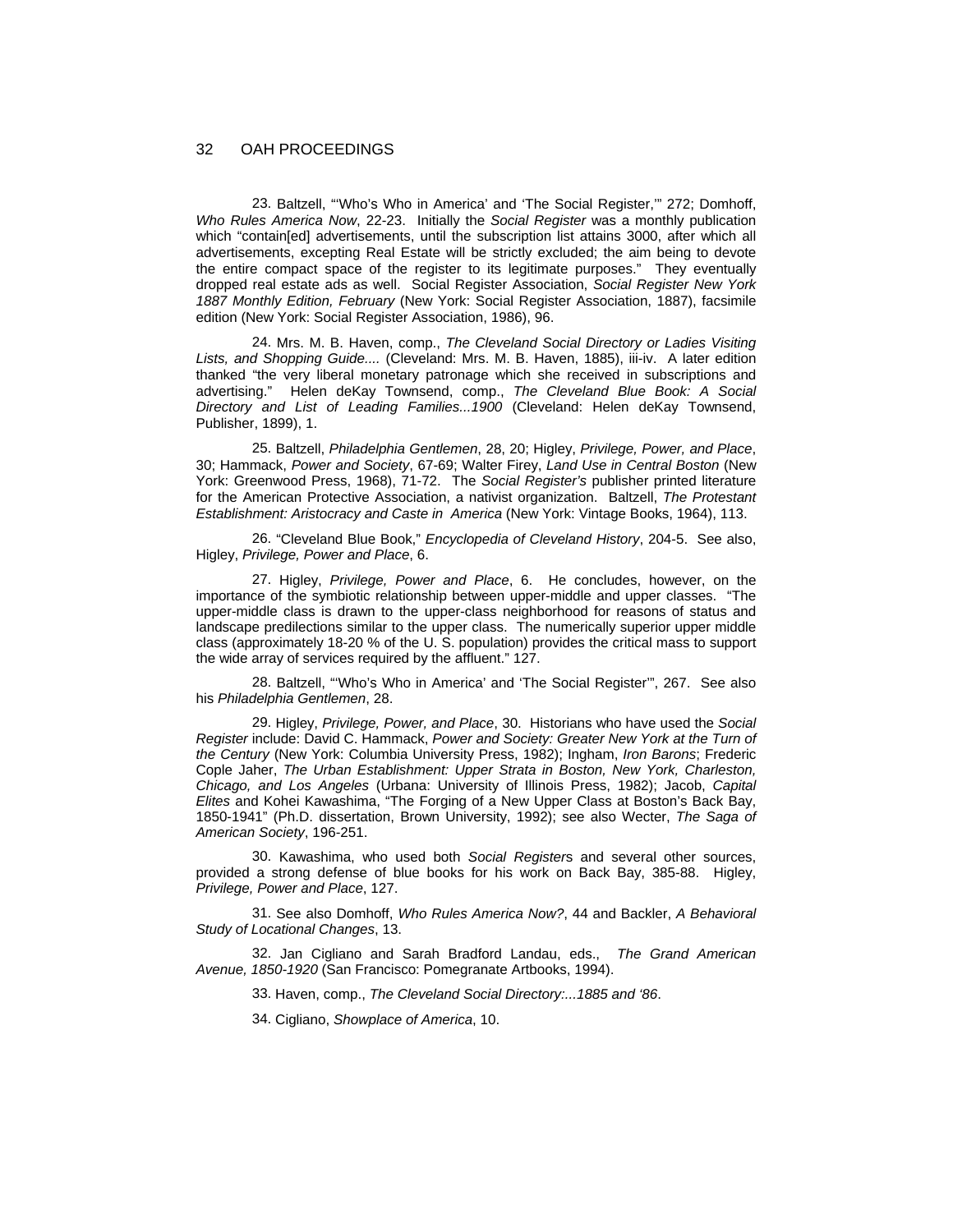35. Townsend, *The Cleveland Blue Book:...1900*.

36. The construction of Samuel and Flora Stone Mather's home at 2605 Euclid represented the most significant exception. It was Euclid Avenue's largest home and, by 1912, one of the last to be completed. Cigliano, *Showplace of America*, 195-99.

37. Helen deKay Townsend, comp., *The Cleveland Blue Book: A Social Directory of Cleveland, Ohio...1915* (Cleveland: Helen deKay Townsend, Publisher, 1915).

38. Townsend, *Cleveland Blue Book:...1915*. The more exclusive *Social Register*  for 1913, actually compiled in November, 1912, reported a smaller movement to the suburbs with Cleveland still claiming 77 %. Social Register Association, *Social Register Cleveland 1913* (New York: Social Register Association, 1912). The earlier date of publication may help account for the difference as well as the fact, reported elsewhere, that the upper-middle class may have been more likely to move to the suburbs ahead of the "real" upper class who were more fully reported in the *Social Register* while the blue books tended to include more of the upper-middle class. It was not always possible to get copies of either the *Social Register* or blue books for the precise years selected, 1885, 1900, 1915 and 1930.

39. Helen de Kay Townsend, comp., *The Cleveland Blue Book:...1929* (Cleveland: Helen de Kay Townsend, 1929). Title's italics.

40. Townsend, comp., *The Cleveland Blue Book - 1931*.

41. Social Register Association, *Social Register Cleveland 1930* (New York: Social Register Association, 1929). The significant difference in these percentages again hints that the more upper-middle-class sensitive *Blue Book* revealed an earlier suburban shift by this group than the "real" social elite, more reflective of the *Social Register* population.

42. When joined with nearby in-city Wade Park's population, the eastern citysuburban cluster now housed nearly 70 % of the metropolitan areas' elite families. Social Register Association, *Social Register Cleveland - 1934* (New York: Social Register Association, 1933).

43. Ingham, *Iron Barons*, 180; see also: 177-182.

44. Carol Poh Miller and Robert Wheeler suggest Cleveland's economic decline can be traced to the early 1930s. *Cleveland: A Concise History, 1796-1990* (Bloomington: Indiana University Press, 1990), 156-65; and Jon C. Teaford, *Cities of the Heartland: The Rise and Fall of the Industrial Midwest* (Bloomington: Indiana University Press, 1994), 211- 252.

45. Higley, *Privilege, Power and Place*, 165-67. This would be somewhat worse if other surrounding counties south and west (Lorain, Medina, etc.) were included.

46. *The Cleveland Blue Book: A Social Directory of Cleveland, Ohio and Suburbs...1992* (Cleveland, The Cleveland Blue Book Foundation, 1992).

47. Firey, *Land use in Central Boston*, 115. See also: Betty G. Farrell, *Elite Families: Class and Power in Nineteenth-Century Boston* (Albany: State University of New York Press, 1993), 29 and Kawashima, "Forging of a New Upper Class at Boston's Back Bay."

48. Social Register Association, *Social Register, Philadelphia, 1929* (New York: Social Register Association, 1928). Others report a smaller percentage; Ingham's sample of iron and steel barons claims only 19 % remaining in the city with "the principal living area...now shifted to the suburbs." *Iron Barons*, 161. Again, these percentages are based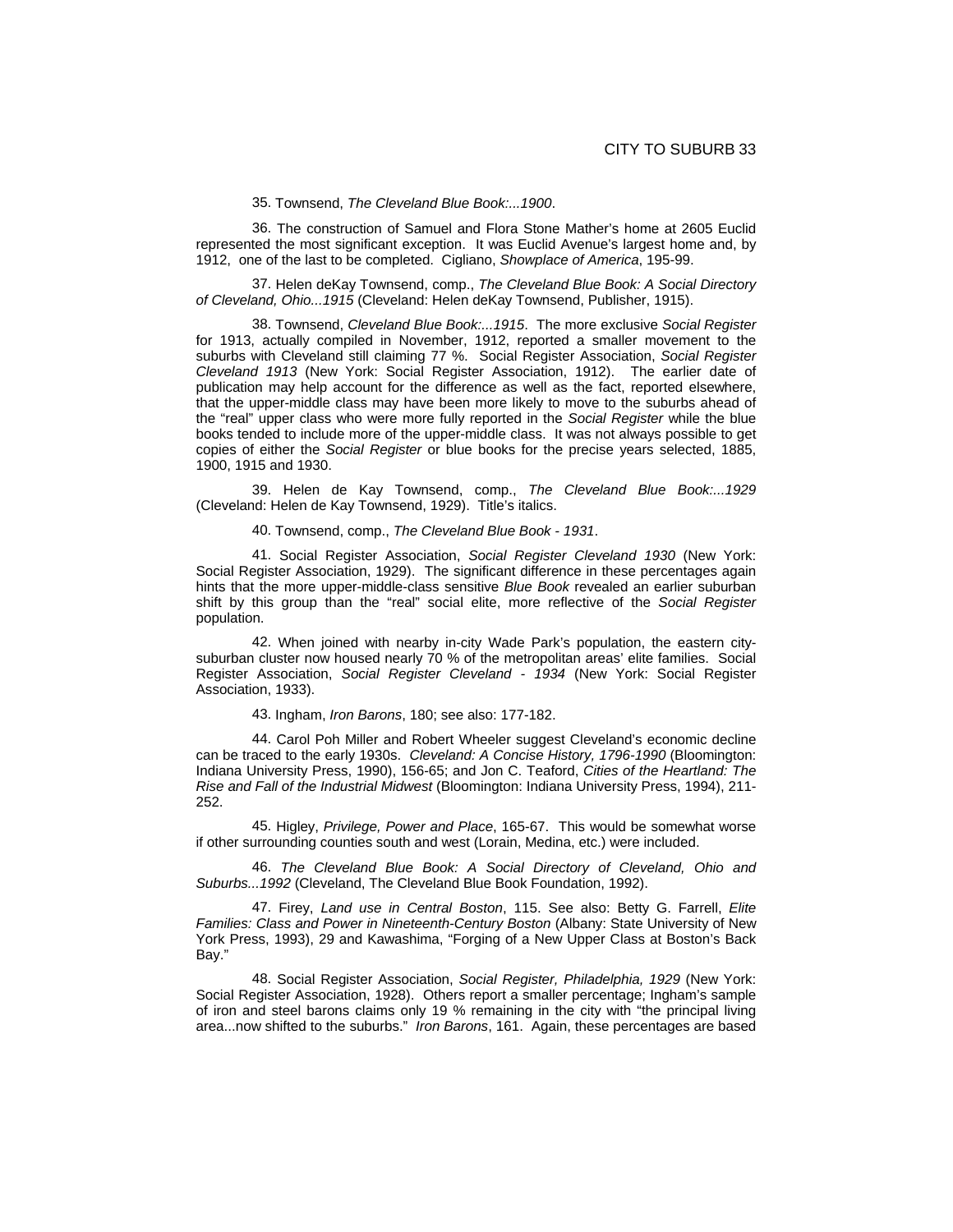on a small sample of a segment of the elite population; Ingham also counts Chestnut Hill, an outlying elite neighborhood within the city limits as suburban, thus adding to the suburban population and reducing the city's elite significantly. David Contosta found 550 entries for Chestnut Hill in the 1930 Philadelphia *Social Register*. David R. Contosta, *Suburb in the City: Chestnut Hill, Philadelphia, 1850-1990* (Columbus: Ohio State University Press, 1992), 120. Although it is difficult to determine, Baltzell's data seems to suggests that 42 % of social elites may have resided in the city. *Philadelphia Gentlemen*,178.

49. R. L. Polk and Co., *The Pittsburgh Blue Book: An Elite Directory Edition of 1915* (Pittsburgh: R. L. Polk and Co., 1914); the following year, another elite directory reported 80 % of elites with residences in the city. The Index Company, *Prominent*  Families: 1916 - Pittsburgh, Suburban Districts and Adjacent Towns (Pittsburgh: The Index Company, 1916). Social Register Association, *Social Register Pittsburgh - 1930* (New York: Social Register Association, 1929). These findings are supported by Ingham's more limited samples for Pittsburgh; he reports 72 % of his iron and steel families remained in the city. Ingham, *Iron Barons*, 109.

50. Social Register Association, *Social Register Cincinnati and Dayton - 1934* (New York: Social Register Association, 1933).

51. Chicago Directory Company, *The Chicago Blue Book...1915* (Chicago: Chicago Directory Company, 1914); and Social Register Association, *Social Register Chicago 1929* (New York: Social Register Association, 1928). Harvey Zorbaugh found that by the late 1920s "more than a third of the people in Chicago's social register," "two thousand of the six thousand persons whose names are in the social register of Chicago and its suburbs" lived on the city's Gold Coast neighborhood north of the loop and next to Lake Michigan. This represents a minimum estimate for the extent of Chicago's proportion of elite households. Although he clearly draws on the *Social Register*, Zorbaugh did not provide a citation or date for the *Social Register*. *The Gold Coast and the Slum*, 8, 47.

52. *The Detroit Society Address Book: Elite Family Directory...1899-1900* (Detroit: Dau Publishing Co., 1899).

53. *Dau's Blue Book for Detroit and Suburban Towns 1916* (New York: Dau's Blue Books, Inc., 1915).

54. Ruby F. Mervin, ed., *The Social Secretary of Detroit 1930* (Detroit: The Social Secretary, 1930). Alan Backler, who analyzed Detroit's *Social Secretaries* for every tenth year from 1925 to 1965, produced stronger evidence of urban abandonment by elites initially leading me to believe that this was a Midwest industrial phenomenon. For 1925, he reports the city housed 73 % of elite families; by 1935 it dropped to 48 %, and only a third in 1945. *A Behavioral Study of Locational Change*, Table 3, page 27. However, Backler counted only single family dwellings leaving out about 22 % of *Social Secretary* families who lived in multi-family housing, most of which was in the city. *A Behavioral Study of Locational Change*, 14.

55. Milwaukee Social Register and Directory Co., *The Milwaukee Social Register and Directory: 1933-34* (Milwaukee: Milwaukee Social Register and Directory Co., 1933).

56. Cigliano and Landau, eds., *The Grand American Avenue*; and Cigliano, *Showplace of America*, 122.

57. Cigliano, *Showplace of America*, 90. Much of the south side and adjoining streets, she notes, did fit a more urban pattern.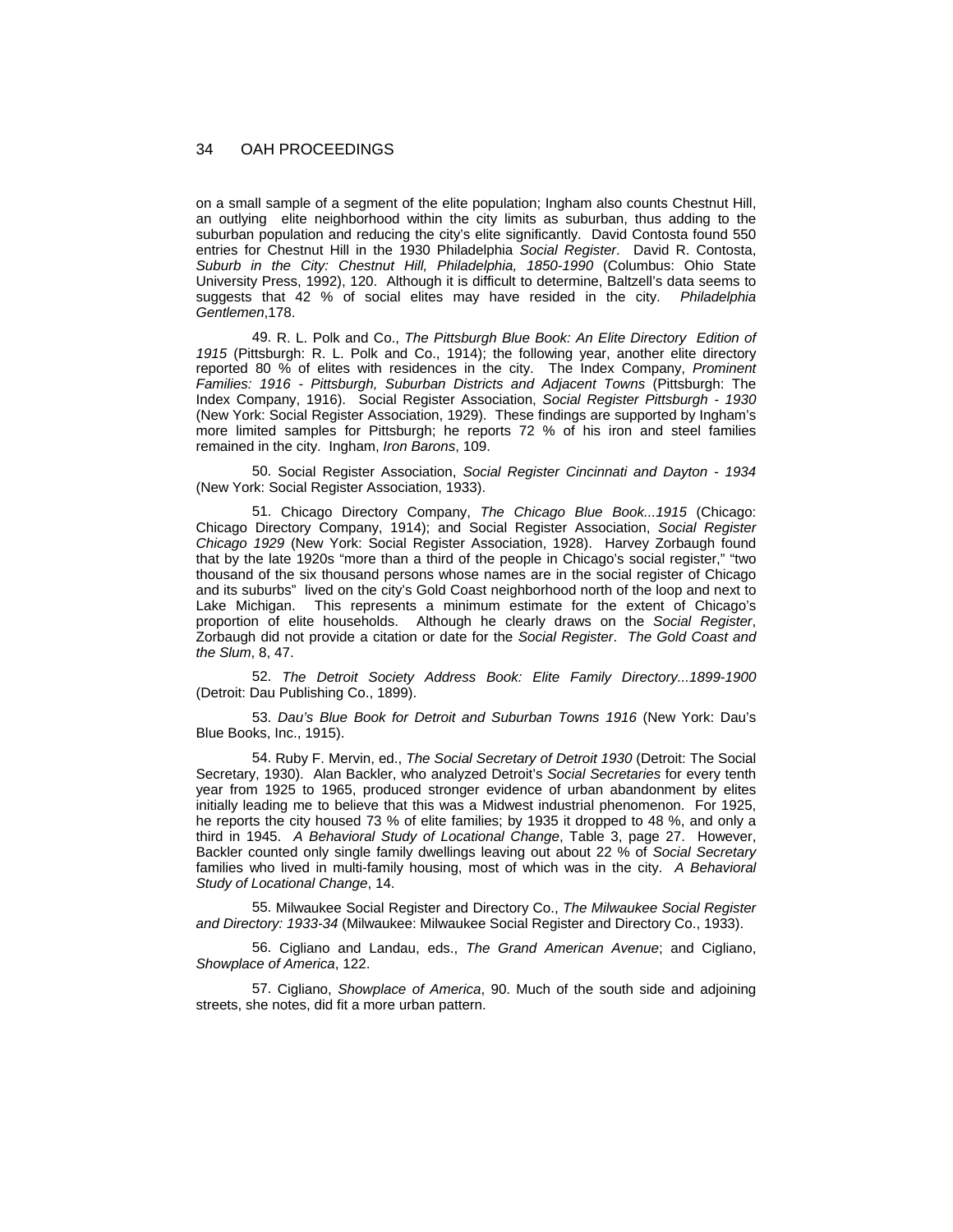58. The concept of "borderland" comes from Stilgoe, *Borderland*, 11; Cigliano, *Showplace of America*, 93. Her photograph of "country estates on the north side," fig. 77, page 92 illustrates that despite the deep setback, Euclid Avenue estate lots were relatively narrow making them to appear as they could almost touch each other. Her reference to Stilgoe's borderland does fit nicely with the new landscapes many of Cleveland's elite selected when they left the city; see his chapter on Shaker Heights, Stilgoe, *Borderland*, 239-51.

59. Cigliano, *Showplace of America*, 27.

60. Ibid., 93. In contrast, Ingham referred to Euclid Avenue as having "urban characteristics." Ingham, *Iron Barons*, 179. Cigliano also does not take into account the less pretentious, more urban homes of elites and near elites on neighboring streets.

61. D. J. Lake, *Atlas of Cuyahoga County* (Philadelphia: Titus, Simmons, and Titus, 1874), 118. This description is for homes along Detroit Avenue in Lakewood and west Cleveland. See also, Borchert, "Cities in the Suburbs," 211-27.

62. Haven, *Cleveland Social Directory...1885 and 1886*. By the turn of the century, just past Euclid Avenue's peak, nearly 7 % (130 households or individuals) of the city's elite claimed multi-family housing with hotels and apartments housing the vast majority. Townsend, *Cleveland Blue Book...1900*. Of these 130 households or individuals, 126 lived in apartments or hotels.

#### 63. Townsend, *Cleveland Blue Book...1915*.

64. Townsend, *Cleveland Blue Book...1931*. The Wade Park Manor Hotel was located at E. 107th and Parklane, Parklane Villa at E. 105th and Parklane, and the Fenway Hall Hotel at E. 107th and Euclid; Moreland Court Apartments are in the Cleveland part of Shaker Square, adjacent to Shaker Heights. Further evidence for the exclusiveness of the Wade Park Manor Hotel comes from *Wade Park Manor: Cleveland's Distinctive Residential Hotel* (Cleveland: Wade Park Manor Co., 1910), and Brian E. Albrecht, "Wade Park Manor: The History, The Residents, The Stories," Cleveland *Plain Dealer*, October 4, 1998, 8-13, 18.

65. Social Register Association, *Social Register, 1913, 1930, and 1934*. By the latter date the Wade Park Manor Hotel housed just 14 households while the Moreland Court Apartments and Alcazar Hotel claimed only 4 each. For both blue books and social registers these numbers should probably be taken as the minimum number of elite living in multi-family housing; not all addresses could be identified as multi-family units; some elites may have been overlooked because of such addresses.

66. Higley, *Privilege, Power and Place*, 6.

67. For example, no blue book exists for Chicago for the 1930s.

68. Elizabeth Hawes, *New York, New York: How the Apartment House Transformed Greater New York at the Turn of the Century* (New York: Alfred A. Knopf, 1993), 71-91. See also, Paul Groth, *Living Downtown: The History of Residential Hotels in the United States* (Berkeley: University of California Press, 1994), especially Chapter 2, 26-55.

69. Mosette Broderick, "Fifth Avenue: New York, New York," in Cigliano and Landau, eds., *The Grand American Avenue*, 10-11, 24-27.

70. Ibid., 33.

71. Zorbaugh, *Gold Coast and the Slum*, 8, 66.